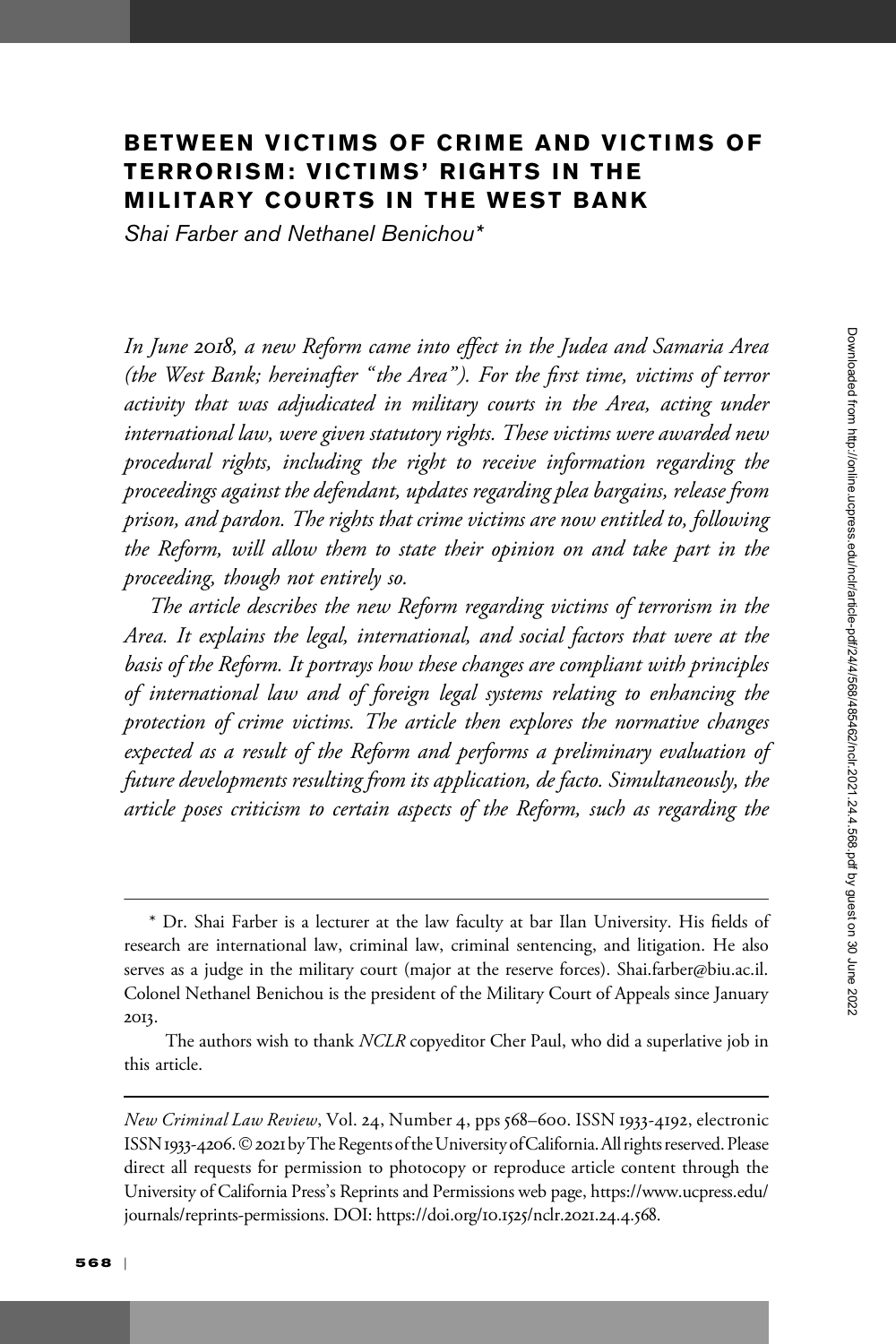enforcement of compensation awarded to victims of terrorism in the Area, and offers suggestions for improvement.

Keywords: victims of crime, victims of terrorism, military courts, belligerent occupation, human rights in the West Bank

### INTRODUCTION

In June 2018, the 58th Amendment of the Security Provisions Order came into force, granting rights, for the very first time in Judea and Samaria (the West Bank; hereinafter "the Area"), $<sup>1</sup>$  to victims of terror activities carried out</sup> by defendants who are prosecuted in military courts (hereinafter "victims of terrorism in the Area"). This Reform was designed to bring the status of victims of terrorism in the Area, many of whom are U.S. citizens, closer to that of the victims of terrorism carried out by defendants who are prosecuted in Israeli courts. The Reform also aligns the legal status in the Area with the international law in this field. The new Order applies most of the rights stated in the Israeli Crime Victims' Rights Act into the Area's laws. These rights include the right to be informed on the proceedings against the defendant and the right to receive updates relating to plea bargains, release from prison, and pardon. The information that the crime victims are now entitled to, following the new legislation, will allow them to state their opinion on and take part in the proceeding, though in a limited manner.

Albeit their extensive influence on thousands of the Area's terrorism victims and their families, the academic writing and research on military courts, their activity, and their normative influence is scarce.<sup>2</sup> Academic

<sup>1.</sup> The correct terminology with regard to this territory is currently legally disputed. Some term the Area "occupied territories," some call it "liberated territories." The common term that is *prima facie* detached from a political context is "administrated territories." In any case, in this article we will use the term "the Area," which is the accepted term in the Israeli law and jurisprudence as well as the Mandate's legislation.

<sup>2.</sup> See, generally, Hilly Moodrick-Even Khen, Juvenile Justice in Belligerent Occupation Regimes: Comparing the Coalition Provisional Authority Administration in Iraq with the Israeli Military Government in the Territories Administered by Israel, 42 DENV. J. INT'L L. & POL'Y 119 (2014); Hedi Viterbo, Rights as a Divide-and-Rule Mechanism: Lessons from the Case of Palestinians in Israeli Custody, 43 LAW & SOC. INQUIRY 764 (2018); ORNA BEN-NAFTALI ET AL., THE ABC OF THE OPT: A LEGAL LEXICON OF THE ISRAELI CONTROL OVER THE OCCUPIED PALESTINIAN TERRITORY (2018); Nathaniel Benisho, Trends in Criminal Law in Judea, Samaria and Gaza Strip, 18 T'ZAVA U'MISHPAT 293 (2005) (Isr.); Meir Shamgar,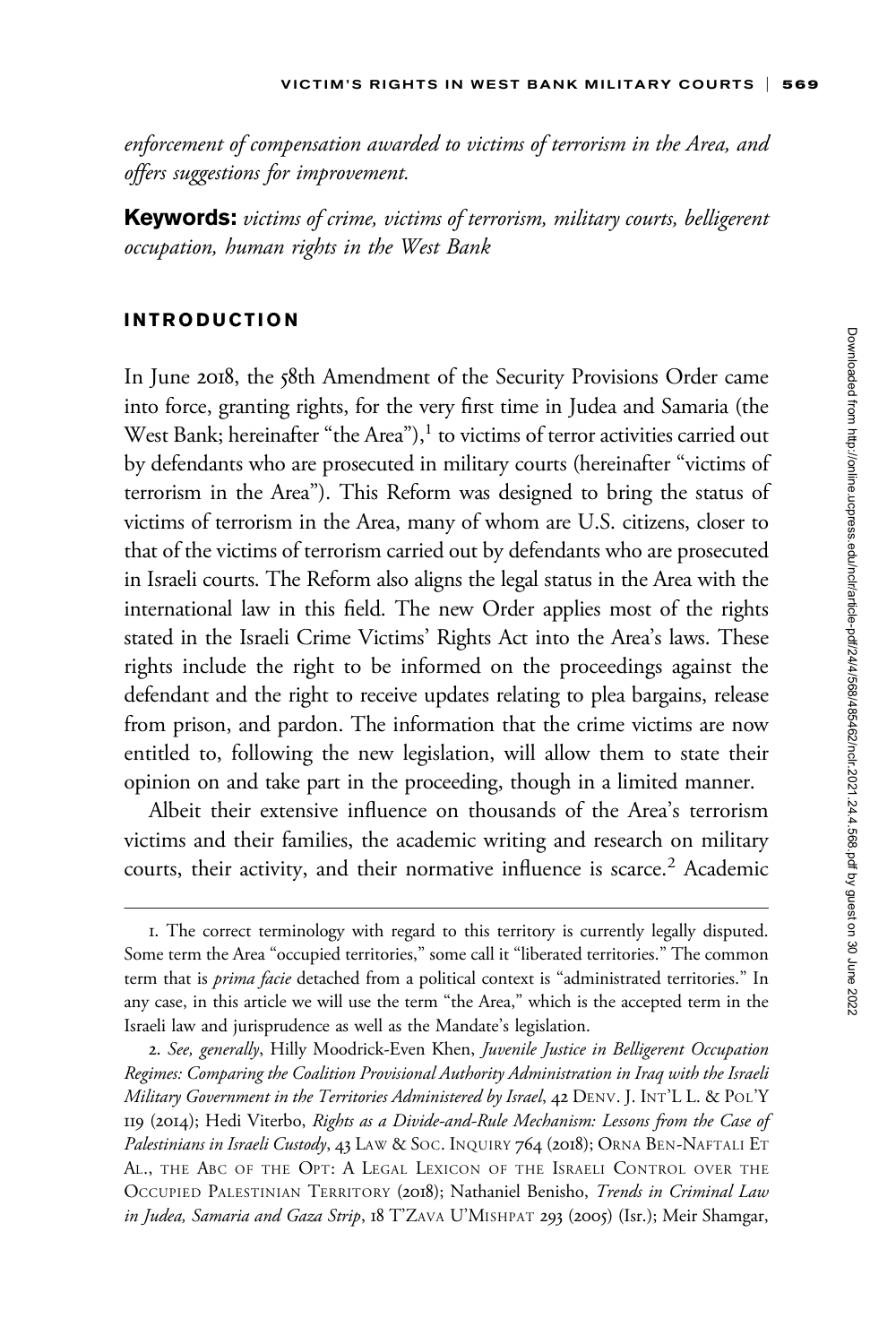writing in the field of crime victims in military courts in the Area is nonexistent, to the best of our knowledge. Since the establishment of military courts in the Area in 1967, tens of thousands of criminals have been adjudicated, yet the voices and various interests of thousands of crime victims were not formally heard or portrayed. This article attempts to fill the academic void in this field.

This first section of the article describes the background of the establishment of the military courts in the Area, and their role in applying the rule of law in the Area and ensuring the safety and wellbeing of its inhabitants. The second section reviews the legislation granting rights, for the first time, to terror victims in the Area, allowing them to voice their opinions and interests in criminal proceedings in the military courts. The third section examines the processes that led to the Reform, as well as investigates the developments in crime victims' rights in foreign military legal systems. The fourth section poses criticisms to the Reform in crime victims' rights in the Area and supplies possible answers to them. The fifth section proposes some anticipated future developments in the field, following the Reform. The sixth section suggests an outline for further improvement in the rights of terrorism victims in the Area. The final section concludes the article.

#### I. THE MILITARY COURTS IN THE AREA

The military courts in Judea, Samaria, and the Gaza strip<sup>3</sup> were established as part of the administrative government in 1967 by the Israeli military, through its obligation and authority to ensure an effective administration and the safety of these areas.<sup>4</sup> This obligation and authority is stated in the

Legal Concepts and Problems of the Israeli Military Government—The Initial Stage, in MIL-ITARY GOVERNMENT IN THE TERRITORIES ADMINISTERED BY ISRAEL, 1967-1980: THE LEGAL ASPECTS 520 (Meir Shamgar ed., Harry Sacher Institute for Legislative Research and Comparative Law, 1982). Meir Shamgar was the chief justice of the Israeli Supreme Court and the military's advocate general in 1967, and thus responsible for all legislation in the Area.

<sup>3.</sup> The Military Administration in the Gaza Strip ended following Israel's disengagement from Gaza in 2006. See generally, HCJ 1611/05, Moa'tza Ezorit Hof Aza v. Ha'Knesset (published June 9, 2005) (Isr.).

<sup>4.</sup> See MOSHE DRORI, LEGISLATION IN JUDEA AND SAMARIA 160 (1975) (Isr.); Yehuda Z. Blum, The Missing Reversioner: Reflections on the Status of Judea and Samaria, 3 ISR. L. REV. 279 (1968); EYAL BENVENISTI, THE INTERNATIONAL LAW OF OCCUPATION (1993).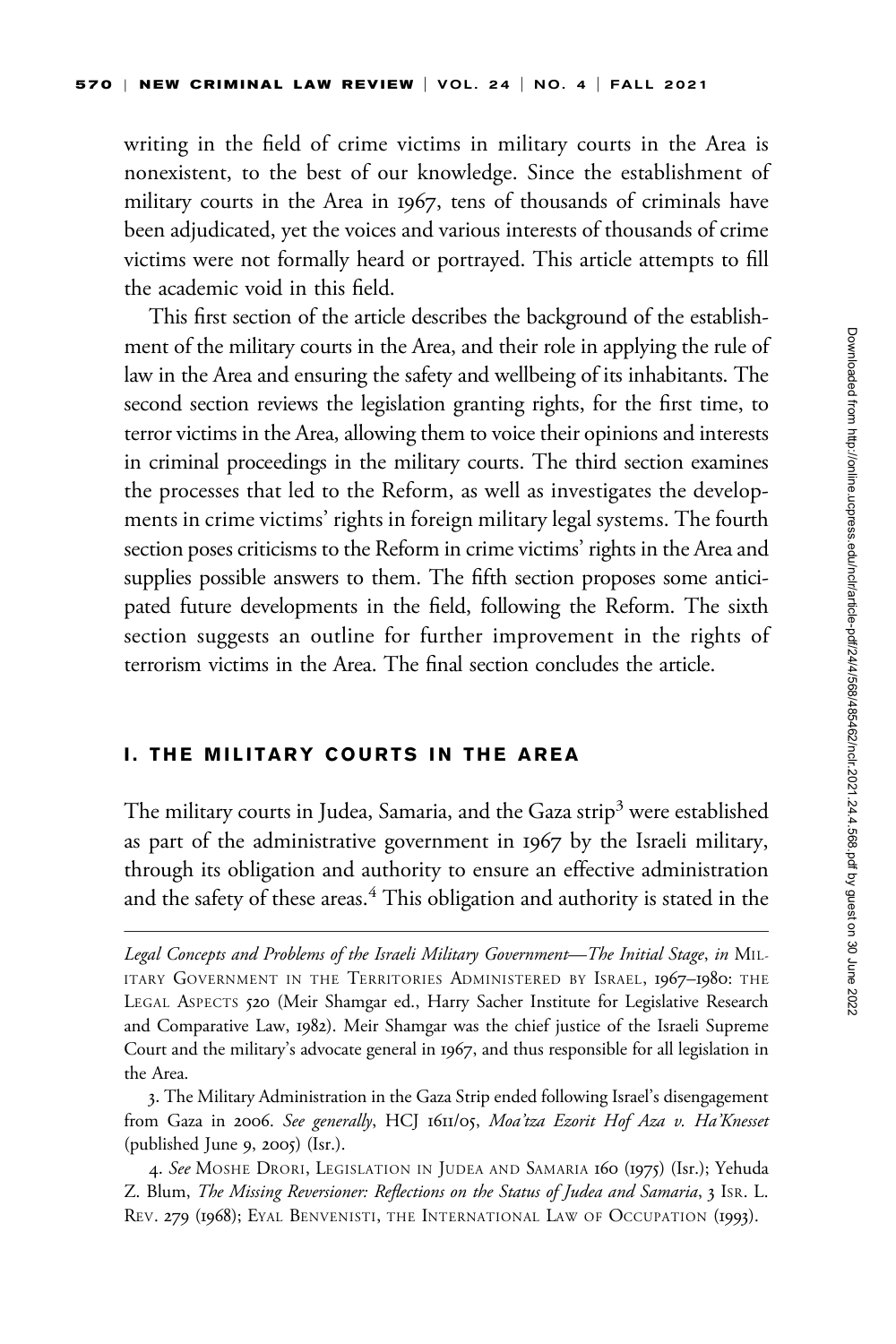Hague Convention (IV) respecting the Laws and Customs of War on Land 1907, and in the Geneva Convention (IV) on the Protection of Civilian Persons in Time of War 1949. Article 64 of the Geneva Convention stipulates that the occupying power may apply laws and regulations in the occupied area to ensure the effective administration and the safety of the Area and its inhabitants.<sup>5</sup> Article 66 of the Geneva Convention authorizes the occupying power to establish military courts, under the condition that these courts are apolitical and sit within the occupied territory.<sup>6</sup> Additionally, the Geneva Convention includes different instructions and principles regarding the nature of the trials, including no retroactive legislation, $^7$  the proportionality between the crime and the punishment,<sup>8</sup> deduction of the arrest period from the term of punishment,<sup>9</sup> and stipulates that verdicts will be handed out only after an orderly trial, $10$  the obligation to present the litigant with the charges in a language he or she understands<sup>11</sup> while granting the option to appoint a defense counsel.<sup>12</sup> These instructions reflect general international principles regarding a fair trial.<sup>13</sup>

6. See also Yael Ronen, Blind in Their Own Cause: The Military Courts in the West Bank, CAMBRIDGE J. OF INT'L & COMP. L., 739, 743 (2013); Yoram Dinstein, Judicial Review of Military Government Actions in the Occupied Territories, 3 TEL AVIV U. L. REV. 330 (1973) (Isr). For judgments by the Israeli Supreme Court that has adopted this position see: HCJ 3969/06, Chairman of Dir Samat village council, Muhammad Alharoub v. The commander of the IDF forces in the West Bank, (2009) (Isr.); HCJ 2056/04, Beit Suriq village council v. The Government of Israel (2004) (Isr.), translated at [https://versa.cardozo.yu.edu/opinions/beit](https://versa.cardozo.yu.edu/opinions/beit-sourik-village-council-v-government-israel)[sourik-village-council-v-government-israel;](https://versa.cardozo.yu.edu/opinions/beit-sourik-village-council-v-government-israel) HCJ 393/82, Isqan v. Commander of the IDF forces in Judea and Samaria (1983) (Isr.), translated at [http://www.hamoked.org/items/](http://www.hamoked.org/items/160_eng.pdf)160\_ [eng.pdf.](http://www.hamoked.org/items/160_eng.pdf)

- 7. Art. 67 to the GENEVA CONVENTION.
- 8. Id.

- 10. Id., Art. 71.
- 11. Id.
- 12. Id., Art. 72.

<sup>5.</sup> Article 43 of the HAGUE CONVENTION (IV) RESPECTING THE LAWS AND CUSTOMS OF WAR ON LAND, Oct. 18, 1907, USTS 539 (hereinafter HAGUE CONVENTION); GENEVA CONVENTION (IV) RELATIVE TO THE PROTECTION OF CIVILIAN PERSONS IN TIME OF WAR, Aug. 12, 1949, 6 UST 3516 (hereinafter GENEVA CONVENTION). See also Meir Shamgar, The observance of international law in the administered territories, in THE PRO-GRESSION OF INTERNATIONAL LAW 429 (Brill Nijhoff ed., 2011).

<sup>9.</sup> Id., Art. 69.

<sup>13.</sup> These principles are also mentioned in the additional protocol to the Geneva Convention, as well as in the Rome Statute of the International Criminal Court. See PROTOCOL ADDITIONS (I) TO THE GENEVA CONVENTIONS OF 12 AUGUST 1949 AND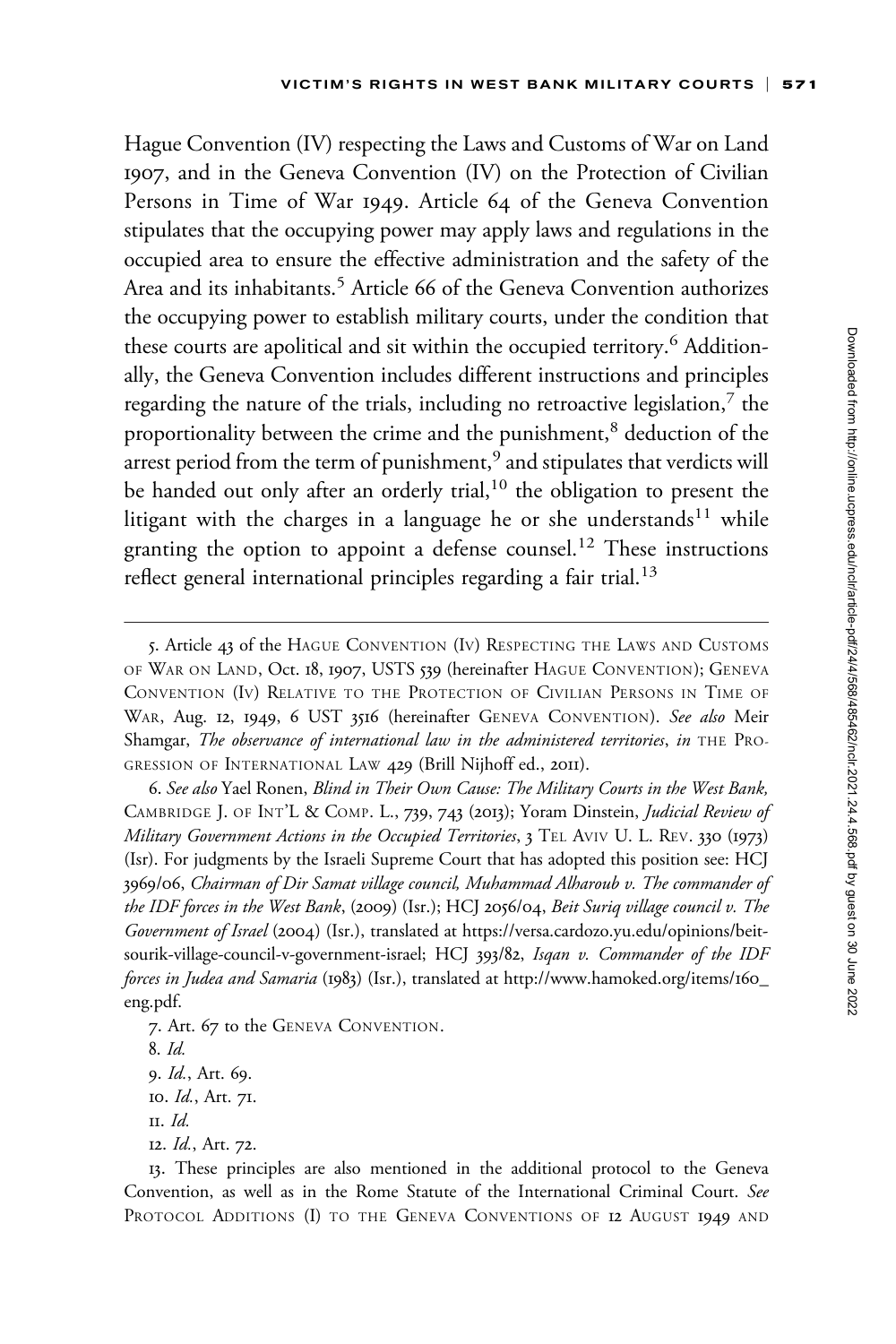It should be mentioned that the authority for establishing military courts was also derived from Part B of the 1945 Emergency Security Regulations legislated by the British Mandate, which were in force when the Israel Defense Forces (IDF) entered the Area in 1967.<sup>14</sup> This authority permits the establishment of military courts by the sovereign in a particular territory. Nonetheless, *de jure* it is claimed that the legal source of the authority to set up a military court in an occupied area is Article 66 of the Geneva Convention, as described above.

In short, Israel possesses control over the West Bank Area in the way of "belligerent occupation" arising from the military's control over the Area.<sup>15</sup> The legal significance of this ongoing state is that the Israeli law does not directly apply in the Area. The legal regime is determined mainly according to the rules of public international law.<sup>16</sup> The main rules governing the law in the Area are enshrined in the Hague Convention and the attached regulations, all being customary international law.<sup>17</sup>

An additional regulation of the legal situation in the Area appears in the Geneva Convention; its customary rules are part of the existing law in the Area.<sup>18</sup> Another central rule regulating the legal infrastructure in the Area is

RELATING TO THE PROTECTION OF VICTIMS OF INTERNATIONAL ARMED CONFLICTS, June 8, 1977, 1125 UNTS 3, Art. 75(4); Rome Statute of the International Criminal Court, Art. 22-33.

<sup>14.</sup> The emergency defense regulations were legislated according to part 6 of the King's Order-in-Council (defense), 1937, legislated in England as part of the emergency laws with regard to the Second World War. For more information on the matter, see Joseph M. Wolf, National Security v. the Rights of the Accused: The Israeli Experience, 20 CAL. W. INT'L L.J., 115 (1989). One should not confuse the authority arising from the emergency defense regulations and the authority of a military commander to apprehend property arising from regulations 23(g) and 52 of the HAGUE CONVENTION.

<sup>15.</sup> "Occupatio bellica." See Dinstein, supra note 6. For judgments by the Israeli Supreme Court who have adopted this position, see supra note 6.

<sup>16.</sup> For on overview of the topic, see HCJ 1661/05, Gaza Beach Regional Council et al. v. Knesset of Israel et al.  $59(2)$  PD  $48I$  [2005] (Isr.).

<sup>17.</sup> See also JAMES BROWN SCOTT, TEXTS OF THE PEACE CONFERENCES AT THE HAGUE 1899 AND 1907 WITH ENGLISH TRANSLATION AND APPENDIX OF RELATED DOCUMENTS (Pub. for the International School of Peace, Ginn, 1908); Moshe Drori, The Legal System in Judea and Samaria: A Review of the Previous Decade with a Glance at the Future, in 8 ISRAEL YEARBOOK ON HUMAN RIGHTS 144, 152-53 (Yoram Dinstein ed., 1978).

<sup>18.</sup> HCJ 3969/06, al-Harub, Head of Deir Samit Village Council et al. v. Commander of the IDF Forces in the West Bank et al. (2009) (Isr.), translated at [http://www.hamoked.org/files/](http://www.hamoked.org/files/2011/1294_eng.pdf) 2011/1294[\\_eng.pdf](http://www.hamoked.org/files/2011/1294_eng.pdf).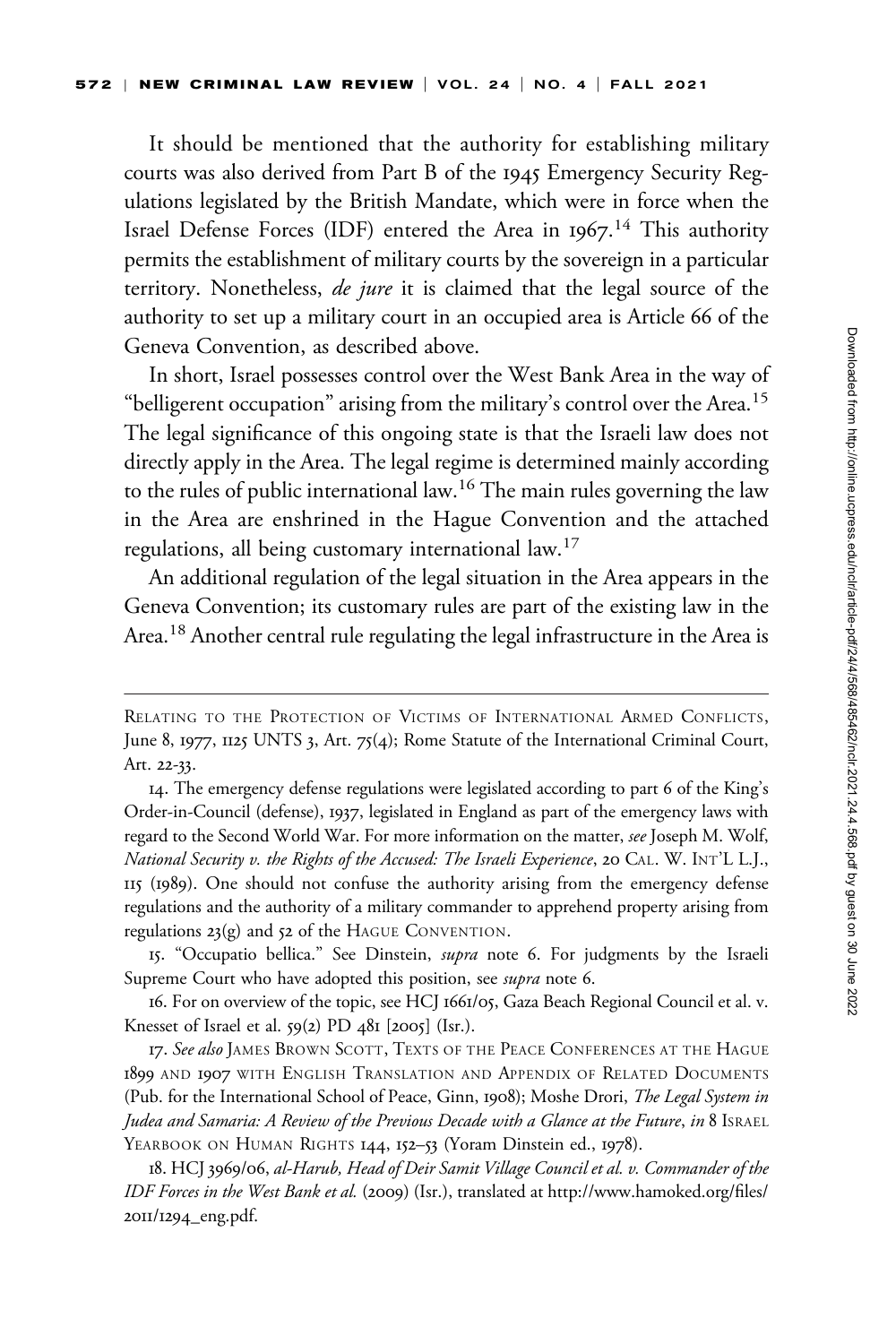the Protocol Additional to the Geneva Conventions of 12 August 1949 and relating to the Protection of Victims of International Armed Conflicts (Protocol I).<sup>19</sup>

Under the rules of international law and, more specifically, the rules on belligerent occupation, the IDF, being the sovereign in the Area, has full legislative, judicial, and executive powers, including enforcing the laws and orders and protecting public order and security.<sup>20</sup> The basic rule in belligerent occupation law is that it is meant as a temporary system and does not confer full sovereignty. Another basic rule is that the state controlling the territory must act to preserve public order and security in the territory while respecting existing laws, unless there is a relevant impediment.<sup>21</sup>

This obligation is also enshrined in Regulation 43 of the Hague Convention, stipulating the duties of the controlling State to ensure public order and security.<sup>22</sup> Regarding the preservation of original laws in the Area, Article 64 of the Geneva Convention stipulates, "The penal laws of the occupied territory shall remain in force, with the exception that they may be repealed or suspended by the Occupying Power in cases where they constitute a threat to its security or an obstacle to the application of the present Convention."<sup>23</sup>

In compliance with the Geneva Convention, with the end of the Six Day War (1967) and the occupying of the military administration in the Area by the IDF, the proclamation regarding the enforcement of the Security Provisions Order was enacted.<sup>24</sup> The Security Provisions Order is the main penal code that regulates all branches of criminal law in the Area—rules of procedure, rules of evidence, types of offenses, and punishment.<sup>25</sup> According to this Order, military courts are authorized to

<sup>19.</sup> See HCJ 769/02, the Public Committee Against Torture in Israel v. The Government of Israel (2006) (Isr.), translated at [https://versa.cardozo.yu.edu/opinions/public-committee](https://versa.cardozo.yu.edu/opinions/public-committee-against-torture-v-government)[against-torture-v-government](https://versa.cardozo.yu.edu/opinions/public-committee-against-torture-v-government).

<sup>20.</sup> See also Dinstein, supra note 6. YORAM DINSTEIN, THE INTERNATIONAL LAW OF BELLIGERENT OCCUPATION (Cambridge University Press, 2019).

<sup>21.</sup> As mentioned, the correct terminology with regard to this territory is currently legally disputed.

<sup>22.</sup> Art. 14 of the HAGUE CONVENTION.

<sup>23.</sup> See Shamgar, supra note 2.

<sup>24.</sup> Security Provisions Order (West Bank) (no. 3) (1967). The order in effect today is the Security Provisions Order [consolidated version] (Judea and Samaria) (1651) (2009).

<sup>25.</sup> Alongside the Security Provisions Order, other orders regarding different issues are in force, as well as the legislation that was in force when the IDF assumed the administration,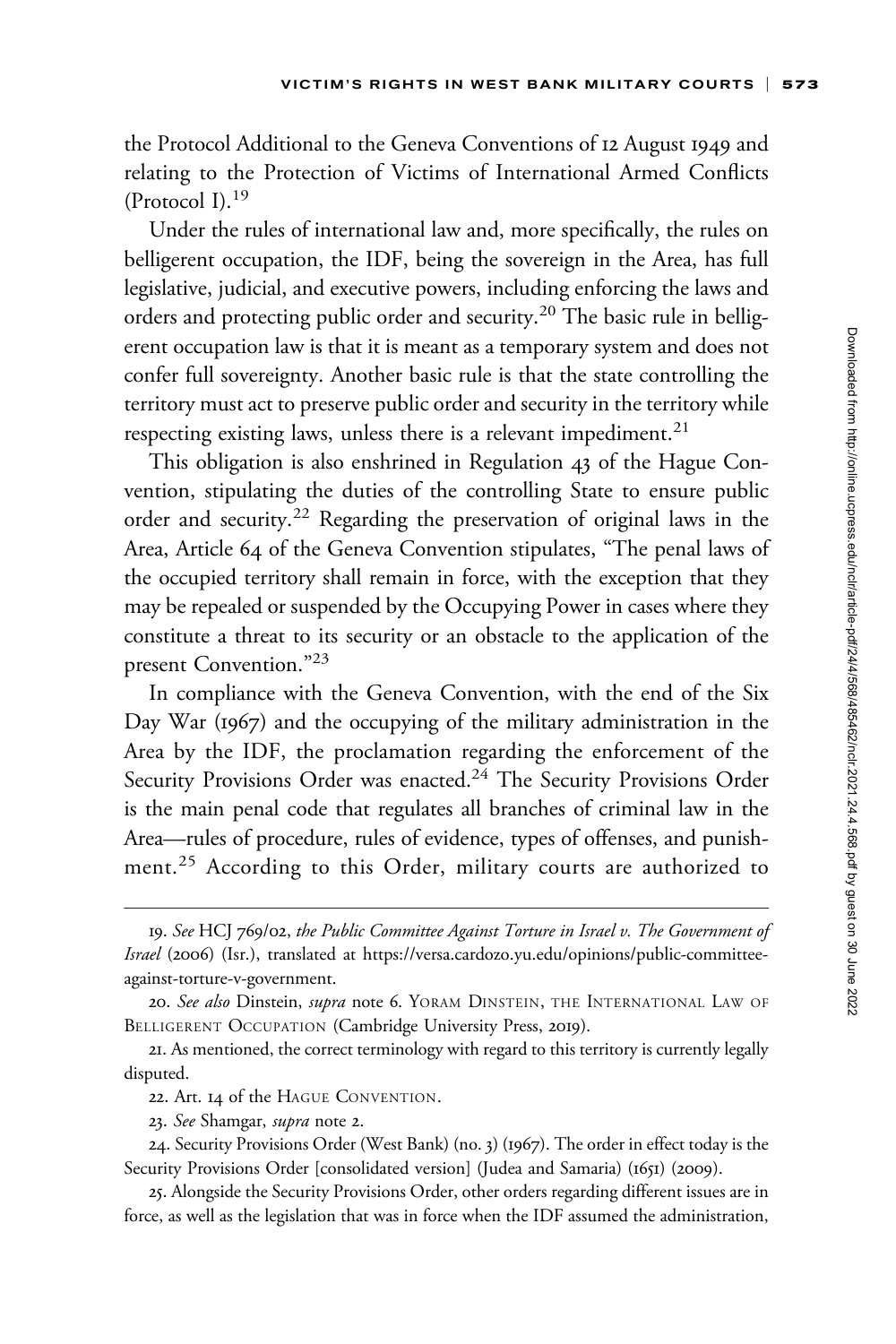adjudicate all offenses committed within the Area, as well as ones committed outside the Area if they were intended to damage, or have in fact damaged, the security of the Area.<sup>26</sup>

However, following the signing of the interim agreement between Israel and the Palestinian Authority in 1995, some of these judicial authorities were passed to the Palestinian Authority.<sup>27</sup> Article 86 of the Security Provisions Order enforces the rules of evidence that are binding in criminal proceedings in Israeli courts. The rules of procedure are quite like that of the Israeli criminal system (with the exception of arrest periods). The substantive law has been made more similar, as well, with the enforcement of the 39th Amendment of the Penal Code (1977) in the Area.<sup>28</sup>

Since their establishment in 1967, the military courts have mainly been occupied with terrorism cases, $^{29}$  though the courts also deal with various criminal offenses to some extent (such as sex crimes, domestic violence, property offenses).<sup>30</sup> The military court system operates a series of judicial committees that act as an appeal tribunal on the decisions of the administrative authorities in the Area, which are under their authority.<sup>31</sup>

such as Jordanian legislation and Defense (Emergency) Regulations. Dinstein, supra note 6; DINSTEN, *supra* note 20.

26. Article 10 to the Security Provisions Order.

27. Military Proclamation No. 7 Concerning the Application of the Interim Agreement (West Bank) (1995), published in COLLECTION OF PROCLAMATIONS, ORDERS AND AP-POINTMENTS OF THE MILITARY COMMANDER IN THE WEST BANK AREA, No. 164, p. 1923, [https://www.knesset.gov.il/process/docs/heskemb](https://www.knesset.gov.il/process/docs/heskemb1.htm)1.htm (Isr.).

28. Amendment no. 45 to the Security Provision Order. For a critical stance on this issue, see Smadar Ben-Natan, The Application of Israeli Law in the Military Courts of the Occupied Palestinian Territories, 43 THEORY & CRITICISM 45 (2014).

29. See Lisa Hajjar, Courting Conflict: the Israeli Military Court System in THE WEST BANK AND GAZA (2005). For a critical stance on this book, see Ron Dudal's review, 10 J. CONFLICT & SECURITY L. 279–83 (2005), [https://www.jstor.org/stable/](https://www.jstor.org/stable/26294386) [26294386](https://www.jstor.org/stable/26294386).

30. Regarding preventative arrests for security reasons ("administrative detention"), see e. g., Dvir Saar and Ben Wahlhaus, Preventive Detention for National Secutiry Purposes in Israel, 9 J. NAT'L SEC. L. & POL'Y 413 (2018); MASOUD ZAMANI, DETENTION WITHOUT TRIAL: HISTORICAL EVOLUTION, STATES' AUTHORITY AND INTERNATIONAL LAW at 20–75 (Ph.D. Thesis, University of Nottingham, 2015), [http://eprints.nottingham.ac.uk/](http://eprints.nottingham.ac.uk/28202/1/zamani%20thesis.pdf)28202/1/ [zamani](http://eprints.nottingham.ac.uk/28202/1/zamani%20thesis.pdf)%20[thesis.pdf.](http://eprints.nottingham.ac.uk/28202/1/zamani%20thesis.pdf); AMIT PRIZE AND EYAL NUN, ADMINISTRATIVE DETENTION IN ISRAEL AND JUDEA AND SAMARIA AREA: THEORETICAL BASIS, ORDER OF JUDGEMENT, ESSENCE AND ADDITIONAL ISSUES (2019).

31. These committees apply judicial review to administrative decisions made by governmental authorities in the Area regarding its inhabitants (Palestinians or Israelis).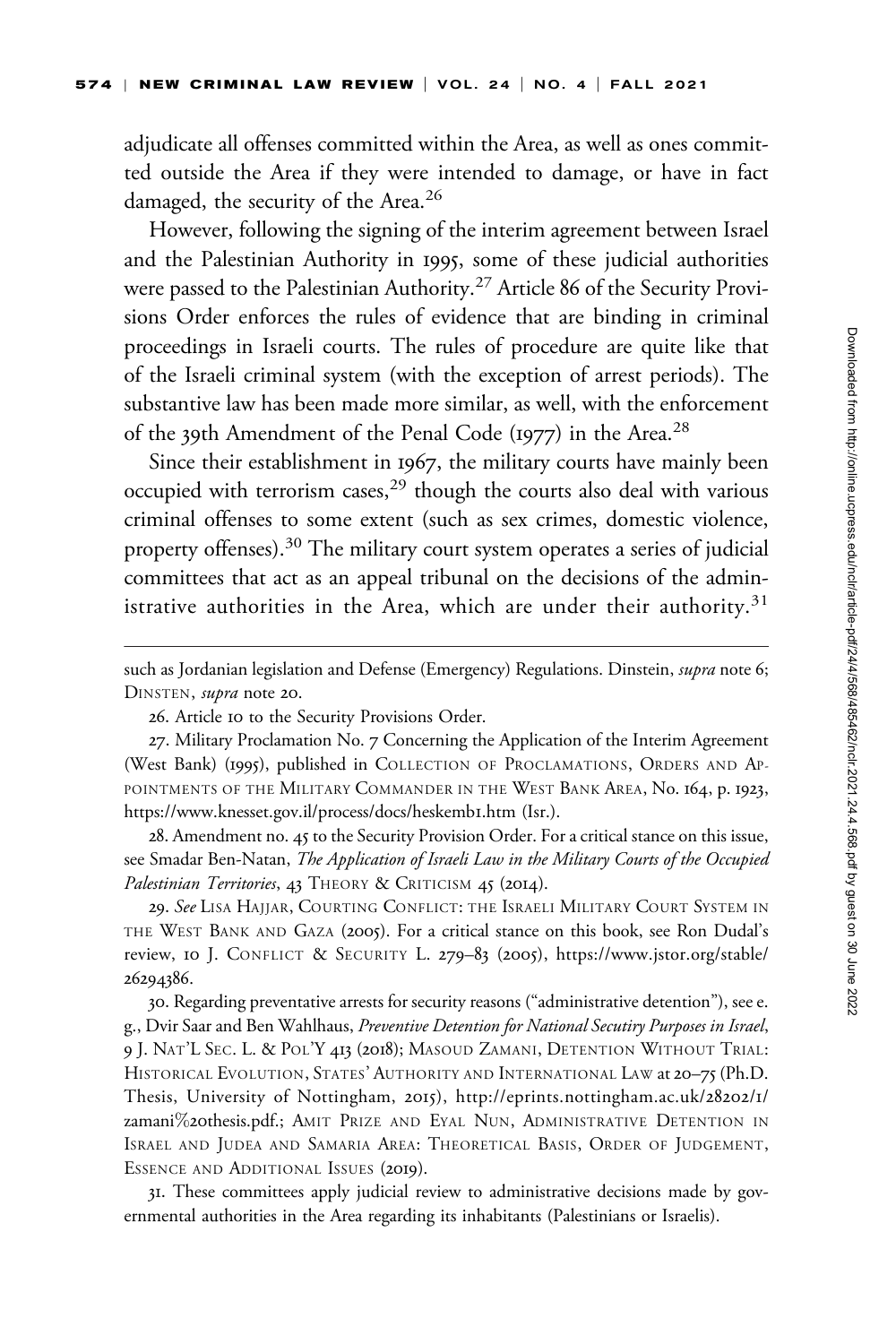Additionally, in late 2009, Juvenile Military Courts were established in the Area, dealing mainly with terror activities carried out by minors.<sup>32</sup> Generally, the law applied in the military courts is rooted in Israeli law. For instance, the military judges studied in Israeli law schools, and undergo the same training and qualification process as other Israeli judges; the "new" legislation (enacted after 1967), is strongly based on the Israeli legislation, for example, in that the court proceedings are adversarial.<sup>33</sup>

Accordingly, principles from the Israeli law have been implemented by the military courts, with the required changes. The Security Provisions Order has enforced major parts of the Israeli criminal law in the Area, and military courts have enforced different principles from the Israeli criminal law through caselaw, thus improving the position of suspects and defendants in the Area.<sup>34</sup> However, until recently, the Area's laws did not provide any rights to victims of crimes—meaning, prior to the enactment of the Amendment to the Order, that crime victims did not have any stance in the legal proceeding.

In conclusion, before the Reform, victims of terrorism whose offenders were prosecuted in the Israeli criminal courts were entitled to the full scope of rights granted to them in the Israeli Crime Victims' Rights Act. In contrast, before 2018, terrorism victims of the Area were not entitled to any of these rights.

### II. THE NEW REFORM REGARDING VICTIMS OF TERROR

In June 2018, a new Order was enacted in the Area,  $35$  relating to victims of terrorism and other issues regarding the military courts. Article 186(2), the principle article of the Order, states: "The crime victim will receive his rights with his needs, his dignity, and privacy

<sup>32.</sup> Khen, *supra* note 2.

<sup>33.</sup> Tzvi Lekah, Protecting Human Rights in Military Courts During Times of Counter-Terrorism, in MORDECHAI KREMNITZER BOOK 641-74 (2017) (Isr.).

<sup>34.</sup> Several changes in the criminal law, to the benefit of suspects and defendants, were conducted by the military courts: the right to compensation upon acquittal, enhancing minors' rights, evidence confidentiality, among others. See generally, Benisho, supra note 2.

<sup>35.</sup> Security Provisions Order (am. no. 58) (1799) (2018).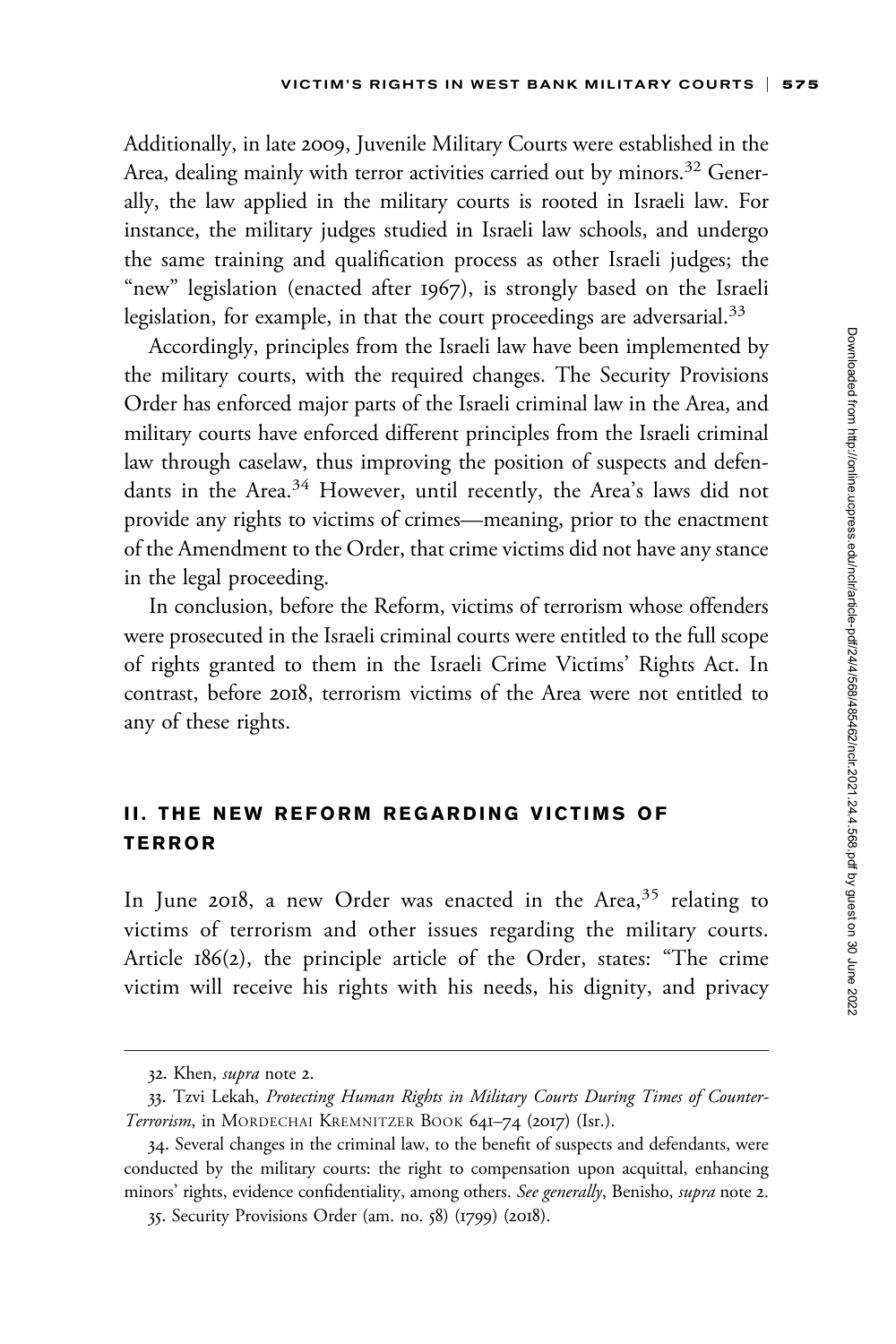taken into account, and in a timely manner, all while maintaining the rights of suspects, defendants, and litigants, and subject to security considerations." Article  $186(4)$ , labeled "ensuring rights" stipulates: "The Military Court and the authorities, each in its own field, will take the necessary measures to ensure the rights of the crime victims as per this Order."

Similar to the Israeli Crime Victims' Rights Act, with the required changes tailored to the Area, the new order grants the victims of crimes committed in the Area a series of rights, including:

- $\bullet$  restrictions regarding the providing of the victim's personal information
- $\bullet$ the right to receive information regarding the criminal proceedings
- $\bullet$ the right to be informed of the indictment
- $\bullet$ the right to be informed on imprisonment
- $\bullet$ the right to receive information regarding assistance
- $\bullet$ procedures conducted in a timely manner
- $\bullet$ restrictions regarding the inquiry into a crime victim's sexual history
- $\bullet$ the right to have an escort present during an interrogation
- $\bullet$ a sex crime's victim's right to choose the gender of the interrogator
- $\bullet$ the right to attend a trial being conducted behind closed doors
- $\bullet$ the right to voice an opinion regarding process delays
- $\bullet$ the right to voice an opinion regarding plea bargains
- $\bullet$ the right to give a victim's impact statement<sup>36</sup>
- $\bullet$ the right to voice an opinion regarding a pardon.<sup>37</sup>

<sup>36.</sup> Id., Art. 186. For a discussion on the status of a victim's impact statement, see Dana Pugach, Revolution of the Victims—The Day After: Approaching a Model that Recognizes Private Punishment Considerations?, 4 KIRYAT HA'MISHPAT 229 (2014) (Isr.). For an approach against victim impact statements, see GEORGE P. FLETCHER, WITH JUSTICE FOR SOME: VICTIMS' RIGHT IN CRIMINAL TRIALS 198 (1995). For example, Kilpatrick and Ott argued that the victim's impact statement can help expand the court's knowledge of the effects of crimes on the victims and help them understand the intricacy of the process and its effects, thus promoting the revelation of the truth and the victim's feelings. See Dean G. Kilpatrick & Randy K. Otto, Constitutionally Guaranteed Participation in Criminal Proceedings for Victims: Potential Effects on Pyschological Functioning, 34 WAYNE L. REV. 7  $(1987)$ .

<sup>37.</sup> Security Provisions Order, Art. 186(19).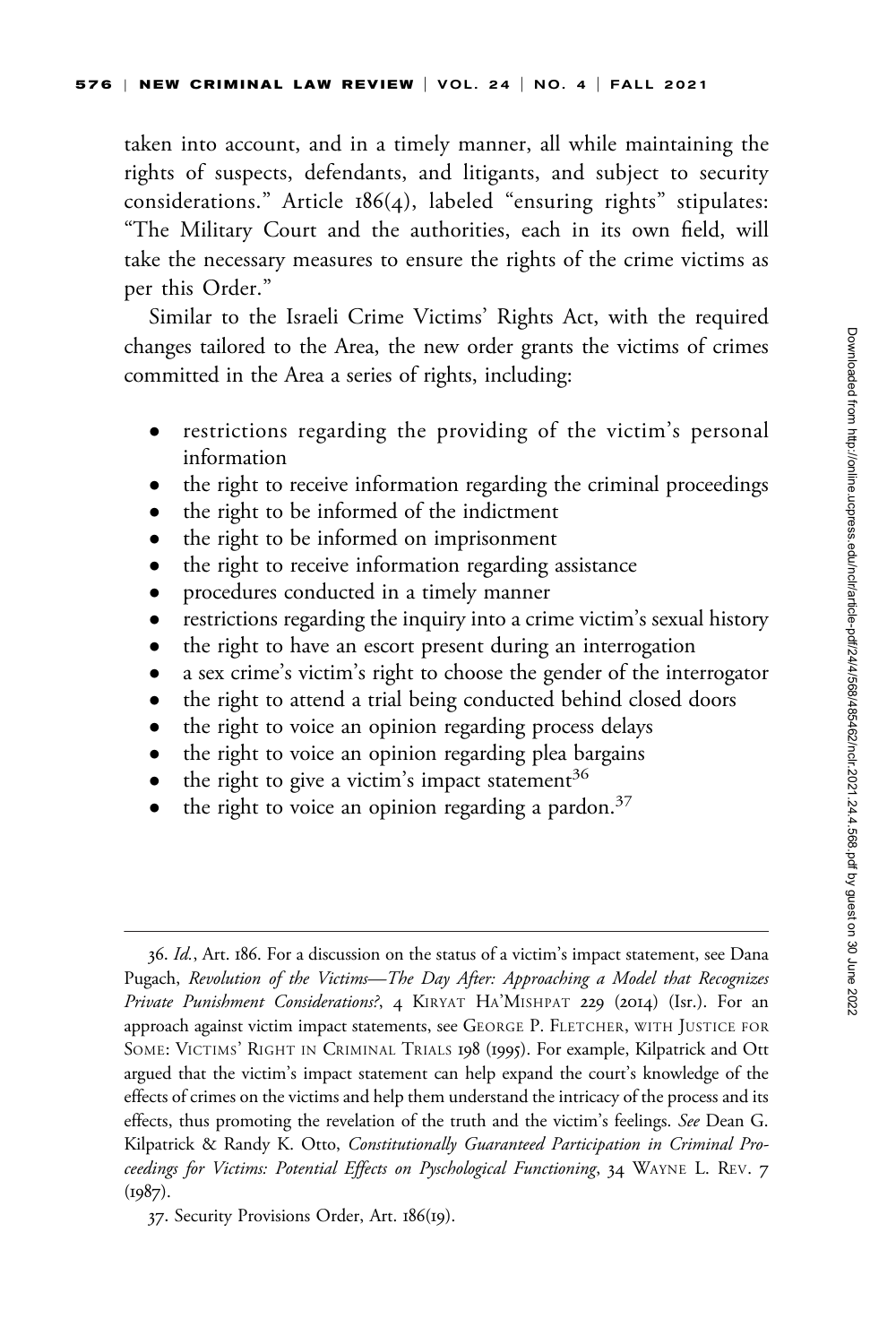The Order additionally instructs the establishment of Assistance Units in the West Bank (Judea and Samaria) military prosecution, which will ensure the realization of these rights, such as ensuring the passage of information from the Prosecution to the crime victim.38 Yet, unlike the Israeli Crime Victims' Rights Act, the new legislation also includes a new article, "denial of rights," which allows the Area's Prosecutor to negate these rights, due to security considerations or other special circumstances that are specified in writing.<sup>39</sup>

Another important matter in the Reform is the commencement of the different rights. As will be described below, a great deal of the rights came into effect only three years after its enactment, meaning not until January 1, 2021. Among the rights that came into effect at this belated time is the crime victim's right to protection from the suspect or defendant, and the right to receive notice of the proceedings and the imprisonment of the defendant.<sup>40</sup>

Similarly, the Order also delayed the commencement of the crime victim's right to voice an opinion regarding plea bargains and pardons, and to give a victim's impact statement. What are the factors that led to this Reform? What is the background to the enhancement of terrorism victims' rights in the military courts? The following sections will suggest a possible answer to these questions. First, we will portray the historical background, and then we will analyze the processes at the basis of this Reform.

### III. THE FACTORS AT THE BASIS OF THE REFORM

In the previous sections we have seen that new legislation regarding crime victims' rights in the Area was recently enacted. We now ask, what are the legal and intellectual factors that led to this Reform? What are the processes at its basis? The Reform did not appear out of thin air. It is a result of two in-depth processes relating to the betterment of crime victims' status in

<sup>38.</sup> The Judea and Samaria Prosecution is part of the military prosecution and is subject to the military prosecutor. Many of the offenses under its care are offenses of direct or indirect involvement in terror activities, participation in the disruption of the peace, the incitement to harm Israeli citizens, serious violence offenses, and more.

<sup>39.</sup> Art. 186(22) to the Security Provisions Order (am. no. 58) (1799) (2018). 40.  $Id.$ , Art.  $186(5)$ .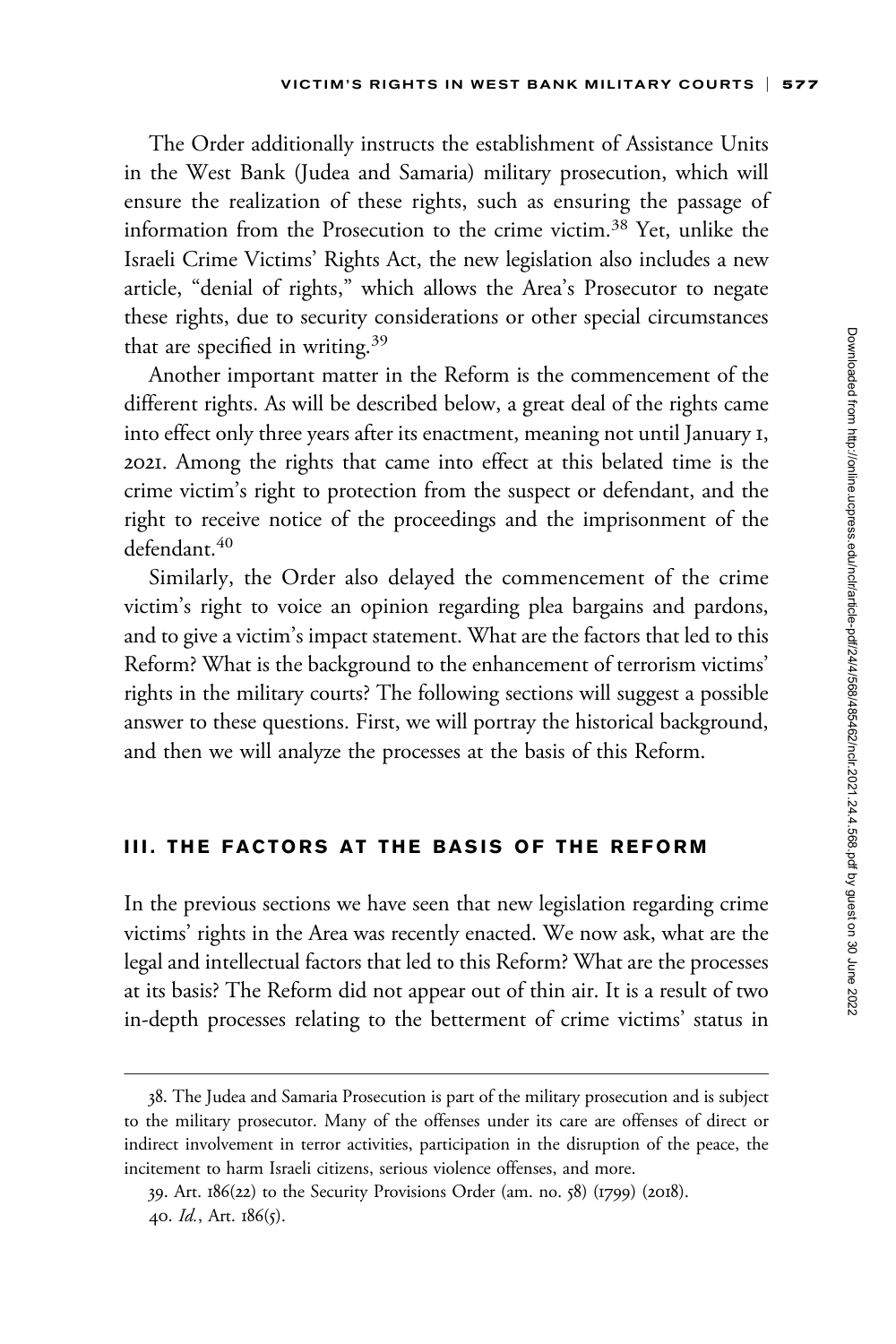Israel and in the Western World in recent years. In this section, we will briefly describe these trends.

#### A. The Strengthening of Crime Victims' Rights in the Western World

First and foremost, the Reform in crime victims' rights in the Area is linked to, and in many ways derives from, trends that improved crime victims' rights in Israel and in the Western World.<sup>41</sup> The Reform in crime victims' rights in the Area seems to be influenced by global trends relating to the enhancement of crime victims' rights in various ways around the world in the past three decades (and, to some extent, even earlier).  $42$  Due to different processes (historical, intellectual, social, and cultural), in the past, crime victims' status had been reduced to technical—filing a complaint and testifying—while their needs and interests were overlooked. Philosophers, criminologists, and jurists have voiced their dissatisfaction with the exclusion of crime victims from the criminal process. Their frustration, alongside the development of the modern social state, have contributed to the betterment of crime victims' status and have led to the enactment of legislations, gradually regulating, in various manners, the rights of crime victims.<sup>43</sup>

The factors that contributed to the growing awareness to the status of crime victims include the reduced belief in the effectiveness of traditional punishment, the variety of alternative criminal processes and punishment, and the strengthening of crime victims' organizations.<sup>44</sup> At the turn of the century (and in some cases even earlier), a series of laws, regulating different areas relating to crime victims, were enacted around the world: in countries

<sup>41.</sup> Sarah Ben-David, Needed: Victim's Victimology, in VICTIMOLOGY AT THE TRANSI-TION FROM 20TH TO THE 21TH CENTURY (Paul C. Friday & Greg Ferdinand Kirchhoff eds., 2000); SANDRA WALKLATE, UNDERSTANDING CRIMINOLOGY: CURRENT THEORET-ICAL DEBATES (2003); Sandra Walklate, Criminology: the Basics (2016).

<sup>42.</sup> Ben-David, *supra* note 41 WALKLATE (2003), *supra* note 41.

<sup>43.</sup> Hadar Dancig-Rosenberg & Tali Gal, Restorative Criminal Justice, 34 CARDOZO L. REV. 2313 (2013); Judith Karp, Restitution of Victims by the Offenders, 30 ISR. L. REV. 331, 334 (1996).

<sup>44.</sup> See Erin A. O'Hara, Victim Participation in the Criminal Process, 13 J.L. & POL'Y 229 (2005), for a historic-comparative study showing the political factors relating to crime victims in the U.S.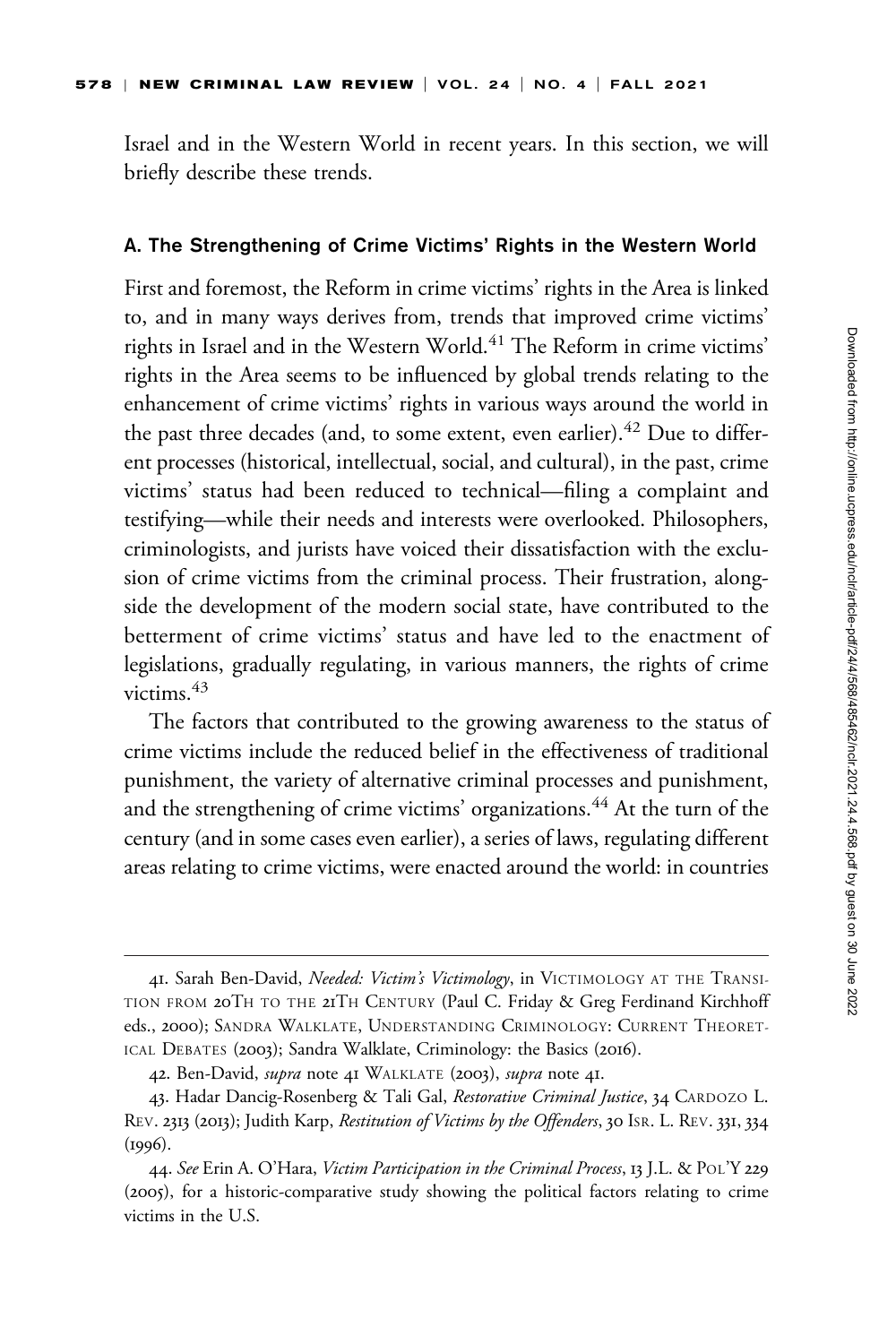of the European Union (England, Wales, Ireland, Scotland, Spain, France, and Germany),  $45$  as well as in Canada,  $46$  and in the U.S.  $47$ 

The U.N.'s "Declaration of Basic Principles of Justice for Victims of Crime and Abuse of Power," dated November 29, 1985, is especially worth mentioning. The declaration recognized that crime victims and their families, or any other assisting persons, often unjustly suffer from loss, damage, or bodily harm, and may additionally experience difficulty when assisting with the prosecution of their offender. The declaration further acknowledges the need to set national and international criteria to ensure the recognition of crime victims' rights. It adopted the basic principles of justice for crime victims, designed to ensure justice and assistance for crime victims. The declaration enumerates the basic rights to which crime victims are entitled, including the right to be treated with respect for their dignity and to be treated with compassion, compensation for their incurred damage, including physical and mental injury, as well as the right to be informed of their rights to prompt redress. The declaration further enumerates the establishing of judicial and administrative mechanisms to fit the victims' needs—informing them of their role in the proceedings, allowing their views and concerns to be expressed and considered at appropriate stages of the proceedings; ensuring the protection of their privacy and their safety; and providing medical, psychological,

<sup>45.</sup> See, e.g., MATTI JOUTSEN, THE ROLE OF THE VICTIM OF CRIME IN EUROPEAN CRIMINAL JUSTICE SYSTEMS: A CROSS-NATIONAL STUDY OF THE ROLE OF THE VICTIM (1987); Ezzat A. Fattah, The United Nations Declaration of Basic Principles of Justice for Victims of Crime and Abuse of Power: A Constructive Critique, in TOWARDS A CRITICAL VICTIMOLOGY 401 (Exxat A. Fattah ed., 1992).

<sup>46.</sup> Victims Bill of Rights (2015) (Can.); Marie Maniki, Imagining the Future of Victims' Rights in Canada: A Comparative Perspective, 13 OHIO ST. J. CRIM. L. 163 (2015). The 2015 Victims Bill of Rights grants crime victims several rights. The Canadian legislation highlights, alongside the classic, primary goals of the criminal process, some goals relating to the crime victim—enhancing the offender's sense of responsibility for the harm caused to the victim, and a timely and just restoration.

<sup>47.</sup> The rising awareness of crime victims' status in the U.S. is linked to the activity of crime victims' organizations. These organizations act in the community and in the media, and their political lobby in Congress had contributed to the enactment of the Crime Victims' Rights Act. See 18 U.S.C. § 3771 (2004), which granted crime victims many rights. See, e.g., The Justice for United States Victims of State Sponsored Terrorism Act, 34 U.S.C. § 20144; The U.S Victims of State Sponsored Terrorism Fund,<www.usvsst.com>; see also, Erin C. Blondel, Victims' Rights in an Adversary System, 58 DUKE L.J. 237 (2008).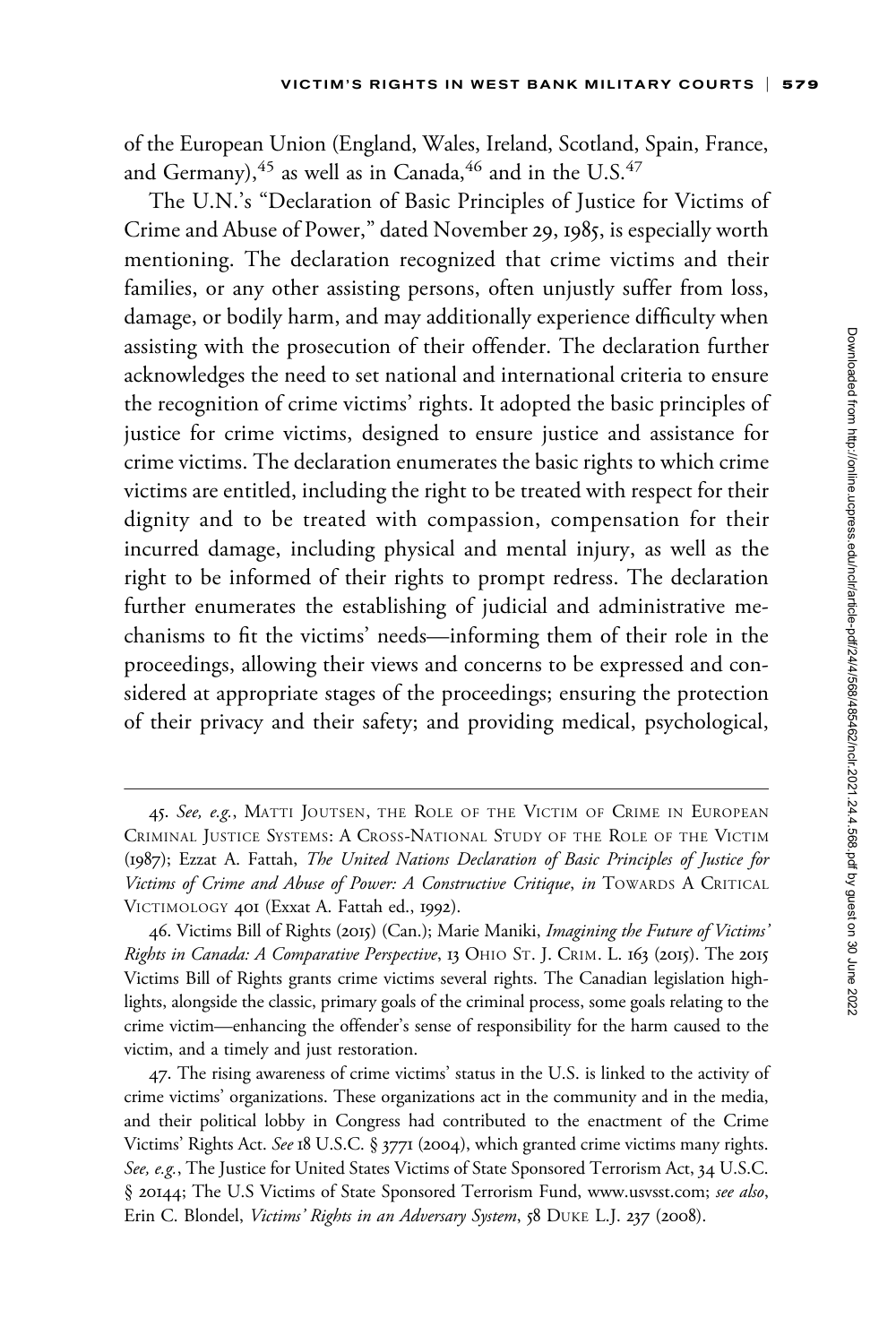legal, and financial assistance through governmental, voluntary, and community-based establishments.<sup>48</sup>

In compliance with this declaration, many countries regulated these principles, in various manners. The EU instructed its members to enact laws relating to crime victims (such as a regulation that ensures the compensation of a crime victim in the event that the offender is not caught).<sup>49</sup> As mentioned, at the turn of the century and even prior, several laws were enacted regarding crime victims. In France, for instance, there was an increase in the ensuring of crime victims' rights, and they received growing attention from the legislature. In this framework, statutory provisions were set to enhance the treatment of crime victims in units of the police, the Ministry of Justice, and the Ministry of Interior. Each of these units has departments designed to assist victims. The victims are directed to public social workers and psychologists.<sup>50</sup> In England, there are governmental authorities that conduct programs for the treatment and compensation

<sup>48.</sup> UNITED NATIONS, DECLARATION OF BASIC PRINCIPLES OF JUSTICE FOR VICTIMS OF CRIME AND ABUSE OF POWER, A/RES/40/34 (Nov. 29, 1985). Art. 4 of the declaration stipulates: "Victims should be treated with compassion and respect for their dignity. They are entitled to access to the mechanisms of justice and to prompt redress, as provided for by national legislation, for the harm that they have suffered." However, some doubt the ability of the U.N.'s declarations to drive political and social changes. In addition, some have argued that the declaration has no operative validity or direct applicability, hence have little influence. See, e.g., JOUTSEN, supra note 45; Fattah, supra note 45.

<sup>49.</sup> Directive 2004/80/EC relating to compensation to crime victims; The Regulation on Jurisdiction and Recognition Enforcement of Judgments allows crime victims to sue for compensation in other countries in the EU. Studies conducted after this directive have shown that most of the EU members have applied it, with the required changes. In some of the EU countries, crime victims receive their rights through voluntary organizations, financed by the state. See Report from the Commission to the Council, the European parliament and the European Economic and Social Committee on the application of council Directive 2004/ 80/Ec relating to compensation to crime victims [SEC (2009) 495], COM/2009/0170 final, April 20th, 2009, Criminal.

<sup>50.</sup> In France, the crime victim has an independent and central role in the criminal proceedings, as a partie civile. He or she can initiate the proceedings, has a right to be informed of the progression of the interrogation, and is a party with broad rights, including the right to testify, interrogate witnesses, and voice arguments. See Code de procedure penale, Art. 85 et seq.; Les droits de la partie civile dans le proces penal, [https://e-justice.](https://e-justice.europa.eu/171/FR/victims__rights__by_country?FRANCE&action=maximizeMS&clang=fr&idSubpage=6&member=1) europa.eu/171[/FR/victims\\_\\_rights\\_\\_by\\_country?FRANCE&action](https://e-justice.europa.eu/171/FR/victims__rights__by_country?FRANCE&action=maximizeMS&clang=fr&idSubpage=6&member=1)=[maximizeMS&](https://e-justice.europa.eu/171/FR/victims__rights__by_country?FRANCE&action=maximizeMS&clang=fr&idSubpage=6&member=1) [clang](https://e-justice.europa.eu/171/FR/victims__rights__by_country?FRANCE&action=maximizeMS&clang=fr&idSubpage=6&member=1)=[fr&idSubpage](https://e-justice.europa.eu/171/FR/victims__rights__by_country?FRANCE&action=maximizeMS&clang=fr&idSubpage=6&member=1)=6[&member](https://e-justice.europa.eu/171/FR/victims__rights__by_country?FRANCE&action=maximizeMS&clang=fr&idSubpage=6&member=1)=[1](https://e-justice.europa.eu/171/FR/victims__rights__by_country?FRANCE&action=maximizeMS&clang=fr&idSubpage=6&member=1) (Fr.) (last visited Oct. 2021).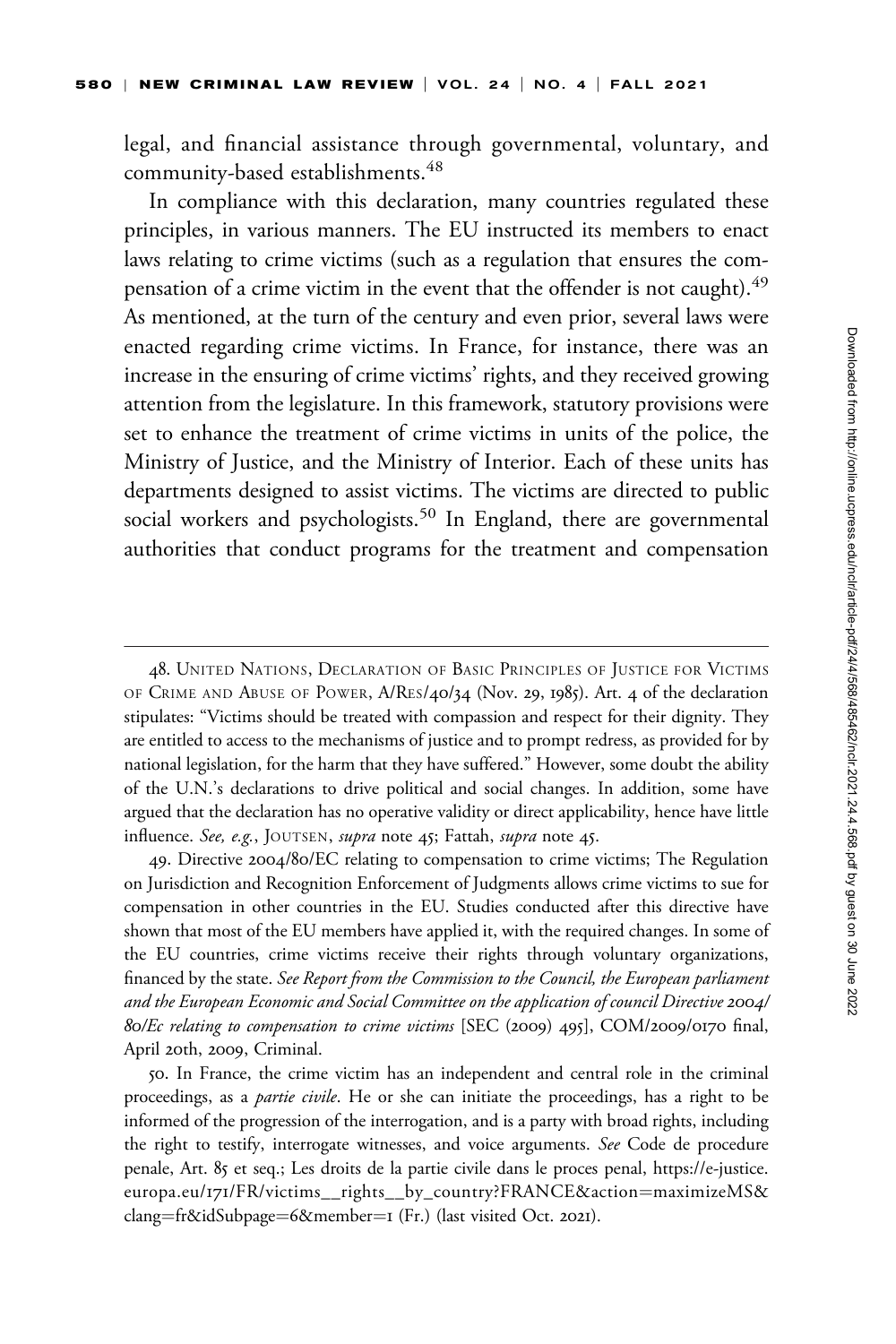of victims of violence or other serious offenses.<sup>51</sup> Similar provisions, granting redress and other rights to crime victims (or their inheritors, by the statutory mechanisms), exist in Wales, Scotland, and other European states.<sup>52</sup>

The Victims Bill of Rights in Canada (2015) awards crime victims a series of rights.<sup>53</sup> The Canadian legislation highlights, alongside the classic, primary goals of the criminal process, some goals relating to the crime victim—enhancing the offender's sense of responsibility for the harm caused to the victim, and fair and prompt restoration.<sup>54</sup> In most states in the U.S., crime victims' rights were being regulated, mainly since the 1980s, as constitutional rights.<sup>55</sup> The rising awareness to crime victims' status in the U.S. is linked to the activity of crime victims' organizations.<sup>56</sup> These organizations act in the community and in the media, and their lobbies in Congress had contributed to the enactment of the Crime Victims' Rights Act. The Act entitles crime victims to many rights, including: the right to protection from the offender; the right to be informed; the right to exclude oneself from the proceedings; the right to voice an opinion in the proceedings; the right to consult with the Prosecutor; the right to prompt process; the right to fair treatment; and the protection of privacy.<sup>57</sup>

<sup>51.</sup> On the importance of redress as part of the victim's rehabilitation, see David Miers, Offender and State Compensation for Victims of Crime: Two Decades of Development and Change, 20 INT'L REV. VICTIMOLOGY 145, 148 (2014).

<sup>52.</sup> Sharona Aharony-Goldenberg & Yael Wilchek-Aviad, Punishing Property Offenders: Does Moral Correction Work?, 32 TOURO L. REV. 407 (2016), [https://www.tourolaw.edu/](https://www.tourolaw.edu/Academics/1325) [Academics/](https://www.tourolaw.edu/Academics/1325)1325.

<sup>53.</sup> Canadian Victims Bill of Rights 2015. See also Maniki, supra note 46. The provincial and district Canadian laws also grant rights to crime victims. These may vary, depending on the district, but are generally based on the declaration.

<sup>54.</sup> Criminal Code, R.S.C. 1985.

<sup>55.</sup> Shirley Abramson, Redefining Rules: The Victim's Rights Movement, UTAH L. REV. (1985);Heather Strang & Lawrence Sherman, Repairing the harm: Victims and restorative justice, 15 UTAH L. REV. 521 (2003) (showing that the criminal procedure lacks the mechanisms to enable the recognition of the victim's loss); Blondel, supra note 47.

<sup>56.</sup> In addition, the public was feeling uneasy due to high crime rates and lack of sense of safety. See, e.g., Christopher Goddu, Victims' Rights or a Fair Trial Wronged, 41 BUFF. L. REV. 245, 248 (1993).

<sup>57.</sup> JOANNA SHAPLAND ET AL., VICTIMS IN THE CRIMINAL JUSTICE SYSTEM (1985); O'Hara, supra note 44. Blondel argued that despite the reform in criminal law and the moderating of its adversarial aspects, the criminal process still is not tailored to fit the needs of the victims; see supra note 47.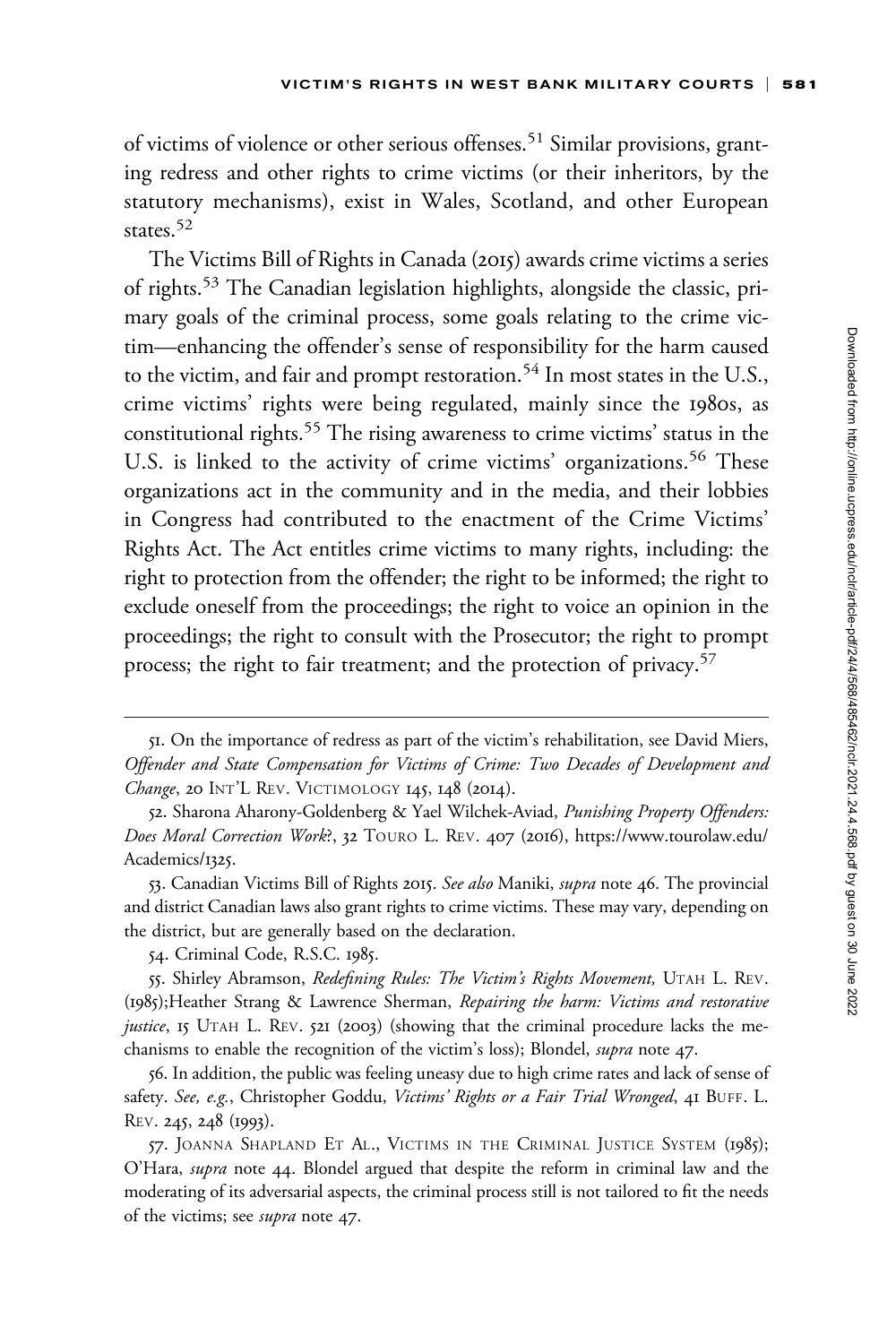Several studies conducted in recent years have shown the importance of including the crime victim in their cases.<sup>58</sup> Various studies have concluded that crime victims are harmed by the exclusion of their voice in the proceedings.<sup>59</sup> For example, Erez and colleagues conducted an empirical study that showed the harm caused to crime victims who learned of a plea bargain only at a late stage of the proceedings that did not allow the expression of their opinion on the matter.<sup>60</sup> Another study conducted by Erez showed that the participation of the crime victim in the proceedings has therapeutic significance.<sup>61</sup> Morrison showed the negative impact of poorly managed proceedings on victims of sex crimes.<sup>62</sup> Similarly, Amick-McMullan and colleagues showed the importance of the full inclusion of the families of homicide victims in the proceedings.<sup>63</sup> Additional empirical studies have shown that crime victims from low socio-economic backgrounds are systematically harmed by the judicial system.<sup>64</sup> Some of these studies' conclusions led to the search for ways to make the courts a place better suited for crime victims, an institution which better expresses their interests.

#### B. The Strengthening of Crime Victims' Rights in Israel

Besides the above-mentioned global influences, the Reform in the Area is greatly influenced by local trends, as well. The Israeli Crime Victims'

61. Edna Erez, Who's Afraid of the Big Bad Victim? Victim Impact Statements as Victim Empowerment and Enhancement of Justice, CRIM. L. REV. 545 (1999).

62. Torrey Morrison, When Will We Be Believed? Rape Myths and the Idea of a Fair Trial in Rape Prosecutions, 24 U.C. DAVIS L. REV. 1013 (1991).

63. Angelynne Amick-McMullan et al., Family Survivors of Homicide Victims: Theoretical Perspectives and an Exploratory Study, 2 J. TRAUMATIC STRESS 21 (1989).

64. Douglas E. Beloof, The Third Wave of Crime Victims' Rights: Standing, Remedy and Review, BRIGHAM BYU L. REV. 255, 352 (2005); Mary M. Giannini, Redeeming an Empty Promise: Procedural Justice, The Victims' Rights Act, and the Victim's Right to be Reasonably Protected from the Accused, 78 TENN. L. REV. 47, 85-103 (2010).

<sup>58.</sup> Nils Christie, Conflicts as Property, 17 BRIT. J. CRIM. 1 (1977); Kerstin Svensson, Victim Support in a Changing Welfare State, SOC. WORK & SOC'Y (2007); Jo-Anne Wemmers, The Meaning of Justice for Victims, in INTERNATIONAL HANDBOOK OF VICTIMOLOGY 27 (Shlomo Giora Shoham et al. eds., 2010).

<sup>59.</sup> Christie, *supra* note 58.

<sup>60.</sup> Edna Erez et al., Victim Welfare and Participation Reforms in the United States: A Therapeutic Jurisprudence Perspective, in THERAPEUTIC JURISPRUDENCE AND VICTIM PARTICIPATION IN JUSTICE: INTERNATIONAL PERSPECTIVES 15 (Edna Erez et al. eds., 2011). See also Antony Pemberton & Sandra Reynaers, The Controversial Nature of Victim Participation: Therapeutic Benefits in Victim Impact Statements, in supra, at 229.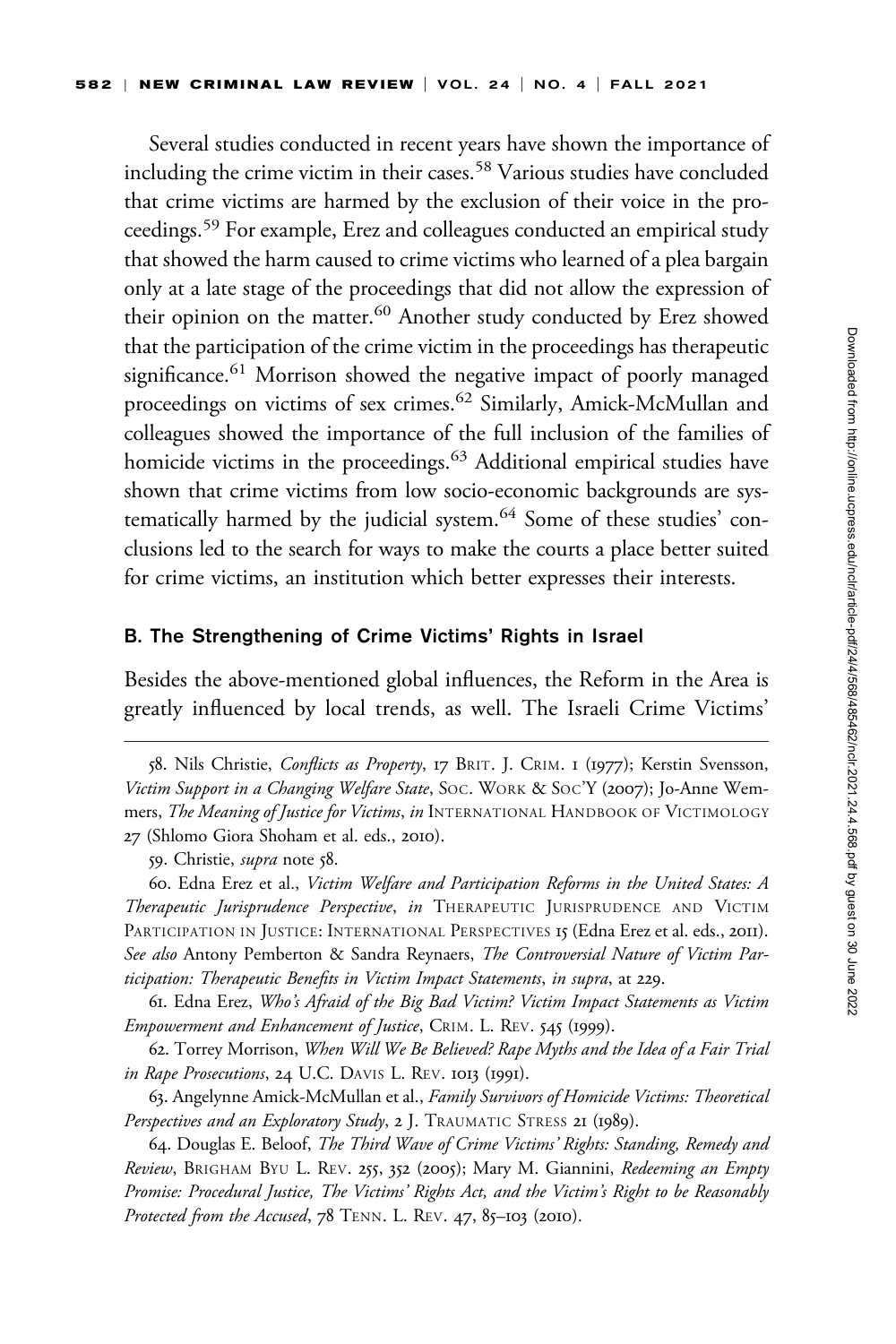Rights Act is a significant steppingstone in the status of crime victims in Israel, and it has influenced, and continues to influence, the caselaw in this field in the Area. As mentioned, the Israeli Crime Victims' Rights Act grants crime victims a series of rights, including: the right to physical protection from the offender, confidentiality of the crime victim's personal information, the right to be informed of the indictment, the right to a timely process regarding violence and sex crimes, the right to receive information on the criminal proceedings, and the right to voice an opinion on the proceedings.<sup>65</sup>

In other words, the current popular opinion does not perceive crime victims as merely a functional and efficient player in the criminal process, meant only to file a complaint and testify.<sup>66</sup> The popular opinion is that the criminal process is not reduced to the relationship between the offender and society, but it directly affects the crime victim. Just as the criminal process protects the defendant's rights, it also protects the crime victim's rights.<sup>67</sup> A series of laws and caselaw bettering the status of crime victims in Israel have been enacted in recent years, in addition to the Crime Victims' Rights Act.<sup>68</sup>

For example, the opinion that the criminal process has a direct effect on crime victims has gradually developed. Thus, the acknowledgement of the crime victims' needs and interests has increased on several levels—legal, financial, and therapeutic.<sup>69</sup> Several of the organizations active in the advocacy of terrorism victims pointed to different ways in which the criminal process is harmful to victims of terrorism.<sup>70</sup> Accordingly, the conclusion that steps were needed to to lessen the harmful aspects of the criminal

<sup>65.</sup> Pugach, supra note 36; Emanuel Gross, The Victim's Constitutional Rights: A Comparative Study, 17 BAR ILAN U. L. REV. 419 (2002) (Isr.); Lesly Seba & Tali Gal, Crime Victims' Rights in Israel, in MILITARY GOVERNMENT (Shamgar ed.), supra note 2, at 157. For a review of the legislation process, see Uri Yanay & Tali Gal, Lobbying for Rights: Crime Victims in Israel, in INTERNATIONAL HANDBOOK OF VICTIMOLOGY 373 (Shlomo Giora Shoham et al. eds., 2010).

<sup>66.</sup> See, e.g., HCJ 2976/02, Movement for Quality Government in Israel v. Parliament, at para. 35 (2002) (Isr.).

<sup>67.</sup> See, e.g., 2976/01 Assaf v. State of Israel, at para. 30 (2002) (Isr.).

<sup>68.</sup> Pugach, *supra* note 36.

<sup>69.</sup> Pamela Tontodonato & Edna Erez, Crime Punishment and Victim Distress, 3 INT'L REV. VICTIMOLOGY 33, 34 (1994).

<sup>70.</sup> E.g., Christie, supra note 58, for a study that shows the harm resulting from the under-expression of crime victims in the criminal process.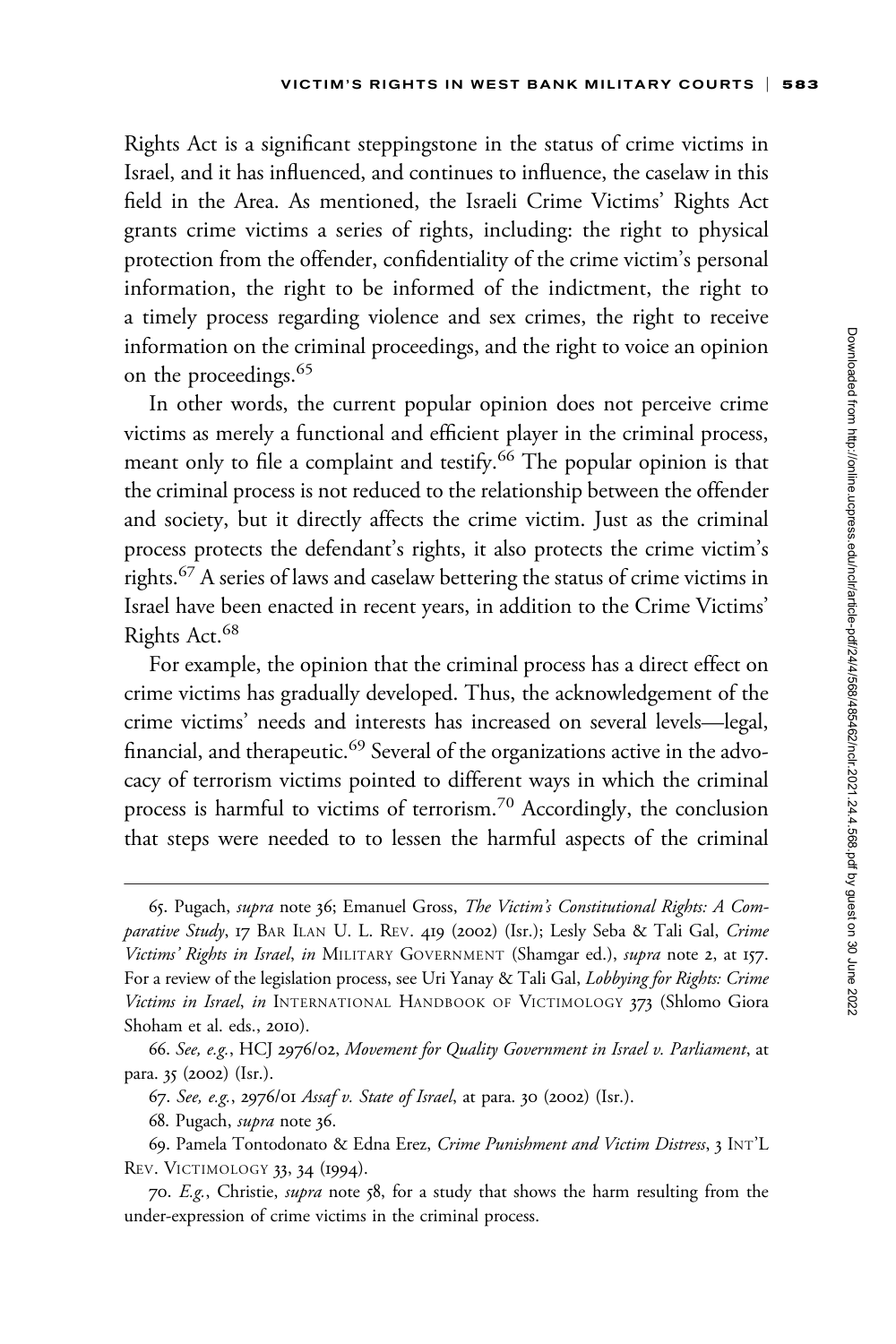process, give the terrorism victims a more significant role in the courts, and thereby help them recover, was reached.<sup>71</sup>

#### 1. The Crime Victims' Status in Israeli Military Courts

Another significant factor that led to the Reform in crime victims' rights in the Area is the Amendment in the Military Adjudication Act (1955) relating to the rights of crime victims who are soldiers, in military tribunals.<sup>72</sup> In June 2018, the Amendment to the Military Adjudication Act came into effect, officially applying the Crime Victims' Rights Act in legal processes taking place in the IDF, with the required changes.<sup>73</sup> Article  $513(3)$  to the new legislation, "the principles" article, stipulates: "The crime victim will receive his rights, with his needs, his dignity, and his privacy, taken into account, and in a timely matter, subject to considerations of national security." The "ensuring the rights" article states that "the military tribunals and the authorities, each in its own field, will take measures in order to ensure the crime victim's rights according to this section."

The Amendment of the Military Adjudication Act grants a series of rights to crime victims: the right to receive the indictment, the right to receive information regarding Assistance Units, the right to a prompt process, restrictions regarding the interrogation of the victim's sexual history, the right to have an escort present during the interrogation, the right to

<sup>71.</sup> "Secondary victimization" refers to unfit behavior of society toward crime victims. For a description of the effects of "secondary victimization" on crime victims, see Jo-Anne Wemmers, Victims' Experiences in the Criminal Justice System and Their Recovery from Crime, 19 INT'L REV. VICTIMOLOGY 221 (2013); Judith L. Herman, The Mental Health of Crime Victims: Impact of Legal Intervention, 16 J. TRAUMATIC STRESS 159 (2003). For example, Beloof showed that crime victims a social group that is constantly being hurt by courts; Beloof, supra note 64.

<sup>72.</sup> The IDF's judicial authority is comprised of two branches: the military courts in the Area, authorized to adjudicate offenses executed in the Area or that have harmed or were meant to harm the Area's safety (Art. 10(1) and (5) to the Security Provisions Order); and the military tribunals, authorized to adjudicate soldiers or reserves and citizens in relation to their work in the IDF (Art. 6 to the Military Adjudication Act).

<sup>73.</sup> On the special status of crime victims and the importance of their voice in military criminal proceedings, see 41,42/17 Sergeant Teva v. Military Prosecutor, at para. 15-24 (published in Nevo Israeli Database, Dec. 23, 2017) (Isr.); 44/16 Corporal Tapash v. Military Prosecutor (published in Nevo Israeli Database, July 28, 2016) (Isr.); 51/16 Sergeant Elmaliach v. Military Prosecutor (regarding the right to give a victim's impact statement in a military tribunal) (published in Nevo Israeli Database, Sept. 1, 2016) (Isr.).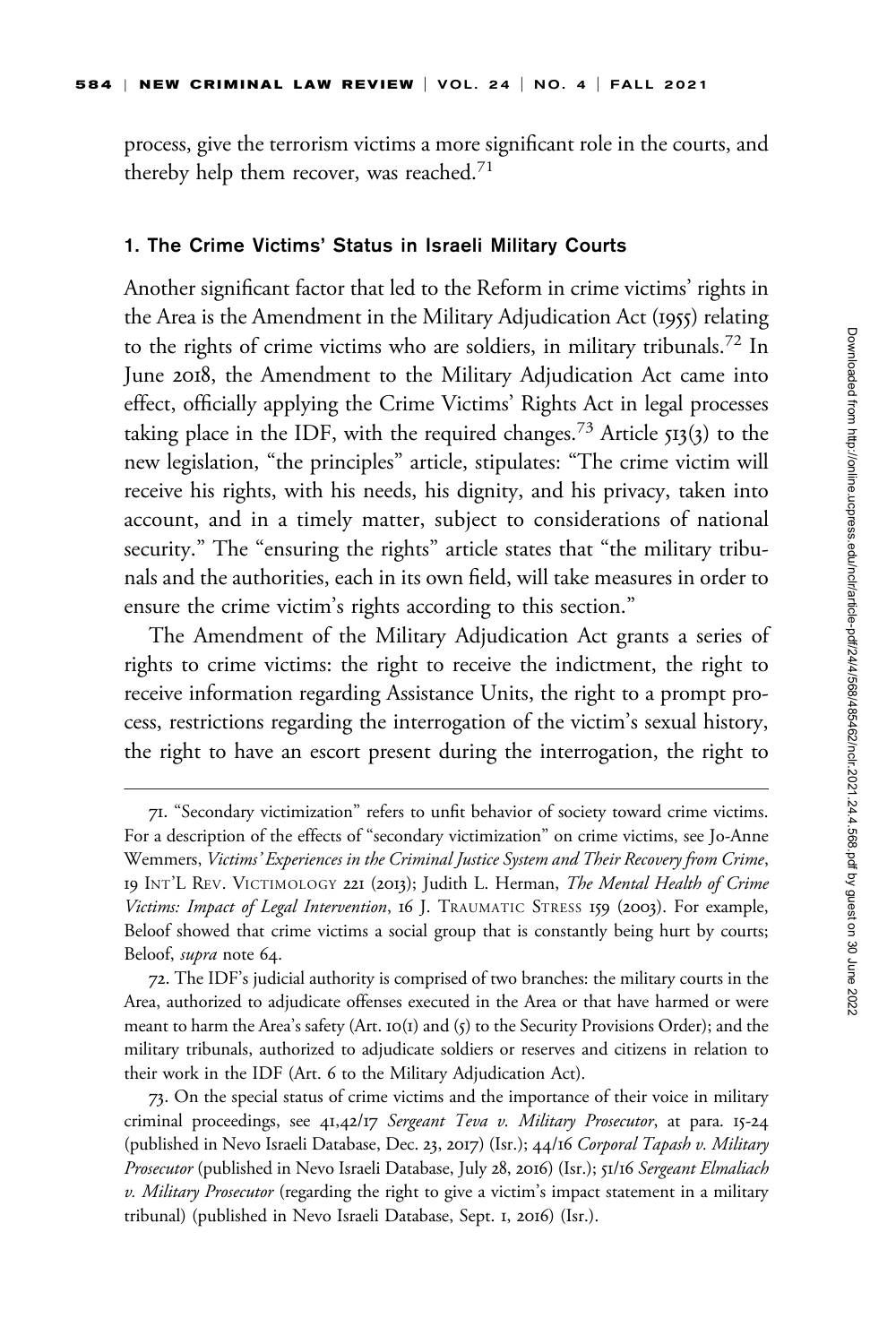choose the interrogator's gender, the right to attend a trial being held in closed doors, and more.<sup>74</sup> Even before that Act's passage, the Military Prosecution had been ordered to apply these provisions, "due to the Military Prosecution's duty to ensure the Public's interest, which includes the interests of the crime victim." See Guideline of the Chief Military Prosecution 1.13, "Rights of Victims of Crime in the Criminal Procedure in the Army" (Dec. 2017) (Isr.).

As mentioned, the Military Adjudication Act is not in effect in the Area. However, this Amendment highlights the Military's aspiration to regulate the rights of crime victims throughout the various branches of the Israeli judicial authorities. To summarize this point, there is reason to believe that the Reform in the rights of crime victims who are soldiers influenced the status of crime victims in the Area. Ergo, both branches of the military judicial authority have applied the Israeli Crime Victims' Rights Act, with the required changes.

### C. The Strengthening of Crime Victims' Rights in Foreign Military Justice Systems

In the framework of describing the background to the Reform in the Area, we should also review the development of crime victims' rights in other military justice systems. In this subsection, we will survey the existing regulations regarding crime victims in the U.S. Army and in the Canadian Armed Forces. Although the regulations on this matter in the military courts in the Area are different than that of the U.S. and Canadian armies, as it mainly applies to citizens and not soldiers, a comparative observation can help us examine the Reform in the Area.

#### 1. The U.S. Army

The U.S. was a pioneering country with regard to granting rights to crime victims. The beginning of this trend dates back to the early 1980s, with the enactment of the Federal Victim and Witness Protection Act in 1982.

<sup>74.</sup> Art. 513(9)–513(16). Even before that Act's passage, the Military Prosecution had been ordered to apply these provisions, "due to the Military Prosecution's duty to ensure the Public's interest, which includes the interests of the crime victim." See Guideline of the Chief Military Prosecution 1.13, "Rights of Victims of Crime in the Criminal Procedure in the Army" (Dec. 2017) (Isr.).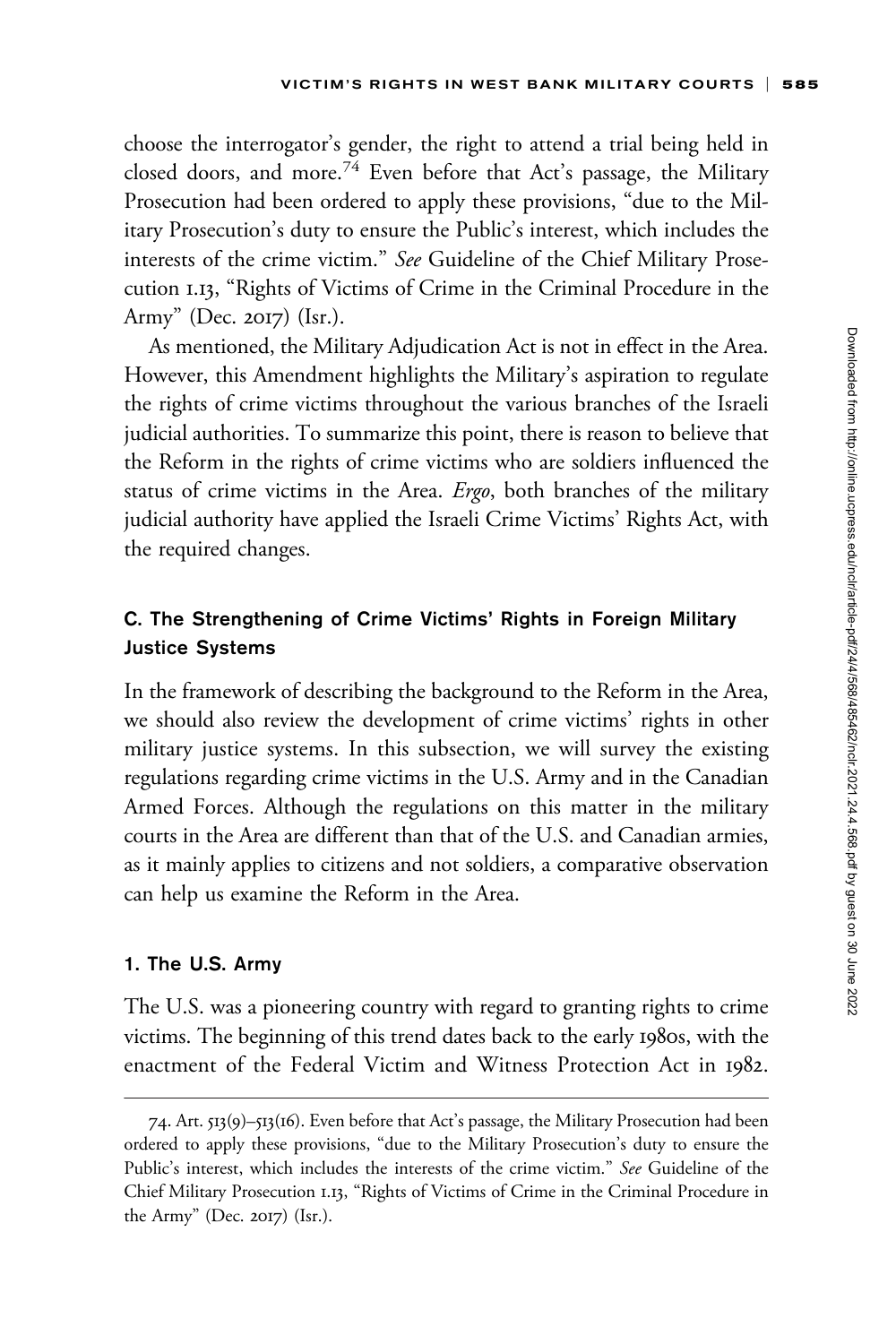Within a decade, all fifty states had passed legislation granting rights to crime victims, to varying extents. In 1998, the U.S. Department of Justice published an opinion that crime victims' rights should be protected in U.S. military law.<sup>75</sup> Today, several rules and provisions regulate the rights of crime victims in the U.S. Army, enumerating their rights and specifying the authorities responsible for applying them. Generally, these rights include aid, support, and compensations, as well as legal representation for crime victims. The regulations also instruct the establishment of mechanisms designed to ensure the realization of said rights.

Most of these rights are stipulated in the U.S. Army Regulation 27-10. $^{76}$ Chapter 17 of AR 27-10 regulates the crime victim and witness assistance mechanisms, implementing directives of the Department of Defense and establishing policy for the assistance and treatment of persons who are victims of crime and those who may be witnesses in criminal proceedings.<sup>77</sup> Chapter 17 also establishes the link between serving in the Army and the obligation to ensure and protect the rights of crime victims and witnesses. It stipulates that "the military justice system is designed to ensure good order and discipline within the Army and also to protect the lives and property of the members of the military community." In order to uphold these responsibilities, it requires the cooperation of crime victims and witnesses, so to ensure the effectiveness of the system.<sup>78</sup>

According to these regulations, a victim is a person who has suffered direct physical, emotional, or pecuniary harm as a result of the commission of a crime committed in violation of the Uniform Code of Military Justice. The regulations do not apply solely to victims who are serving in the U.S. Army, but also apply to other victims, including a soldier's family members, contractors and employees of the U.S. Department of Defense working abroad, minors, and even institutional entities.<sup>79</sup> The regulations establish an obligation on all relevant authorities (persons working within and in support of the system) to ensure that crime victims are treated considerately and with respect for their privacy, to minimize further

<sup>75.</sup> U.S. Department of Justice, Office for Justice Programs, Office for Victims of Crime, 1998, 31.

<sup>76.</sup> U.S. Army Regulation 27-10, [https://armypubs.army.mil/ProductMaps/PubForm/](https://armypubs.army.mil/ProductMaps/PubForm/AR.aspx) [AR.aspx](https://armypubs.army.mil/ProductMaps/PubForm/AR.aspx) (last visited July 10, 2020).

<sup>77.</sup> AR 27 10, Ch. 17, Sec. 17-1.

<sup>78.</sup> Id., Sec. 17-2.

<sup>79.</sup> Id., Sec. 17-5.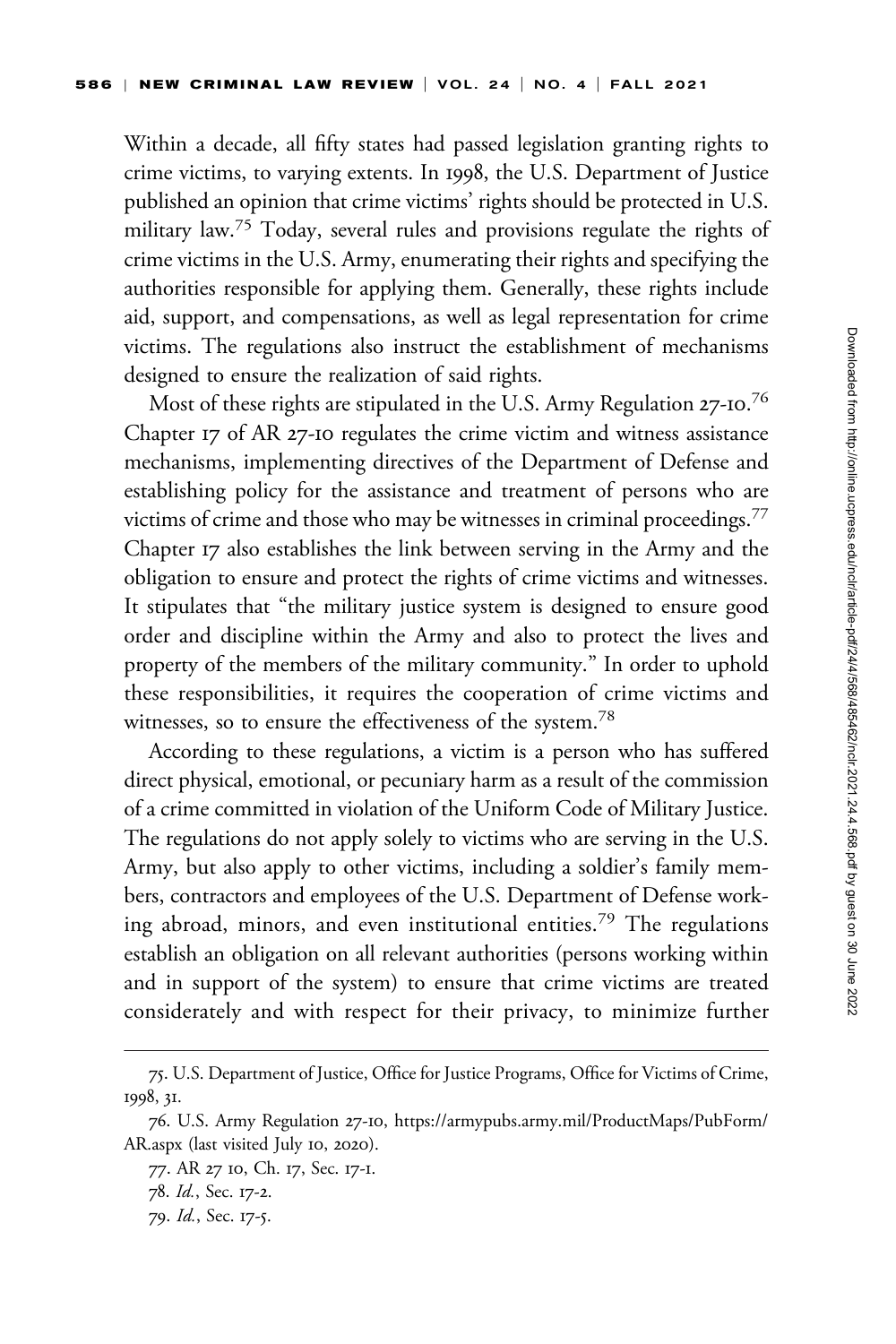traumatization to victims of violence, and to treat victims with compassion and sensitivity.<sup>80</sup> The victims' rights include the right to be reasonably protected from the offender and the right to receive notice on verdicts, sentencing, detention, and release from custody of the accused offender. The victim is also entitled to a timely notice regarding different stages of the criminal proceedings, including the status of the investigation, the decision to prefer or dismiss charges, and the corrections process. The regulations also stipulate that the victim will be consulted concerning decisions not to prefer charges, pretrial restraint or release, and negotiations of pretrial agreements. The regulations establish mechanisms to assist the victims, including social, legal, and financial support, and the referral of victims who are not entitled to support from the Army to the relevant civil authorities.<sup>81</sup>

The Prosecution is required to establish policy and protocols that will ensure the realization of crime victims' rights, and is required to refer the victim to various assistance services, including medical, welfare, and legal aid.<sup>82</sup> The Prosecution is also obligated to make an effort to minimize the victim's contact with the offender, and to inform the victim on the status of the proceedings and other details, such as court hearings. The Prosecution is also responsible for explaining to the victim that he or she may be required to testify.<sup>83</sup>

To summarize, it seems that the trend in U.S. law has seeped into U.S. military law. The U.S. Army's legal system entitles victims to a series of quite extensive rights, including the right to redress, assistance, and legal representation. These rights are also applicable to victims who are not serving in the Army, if they were harmed by the commission of a crime committed in violation of the Uniform Code of Military Justice. The regulations further establish responsibilities to ensure their implementation and establish mechanisms for the treatment of crime victims.

#### 2. The Canadian Armed Forces

The Canadian Armed Forces has several programs for the treatment of crime victims and directives establishing policies in the various

<sup>80.</sup> Id., Sec. 17 2.

<sup>81.</sup> Id., Ch. 17.

<sup>82.</sup> Id., Sec. 17 6, 17 10, 17 12.

<sup>83.</sup> Id., Sec. 8 5.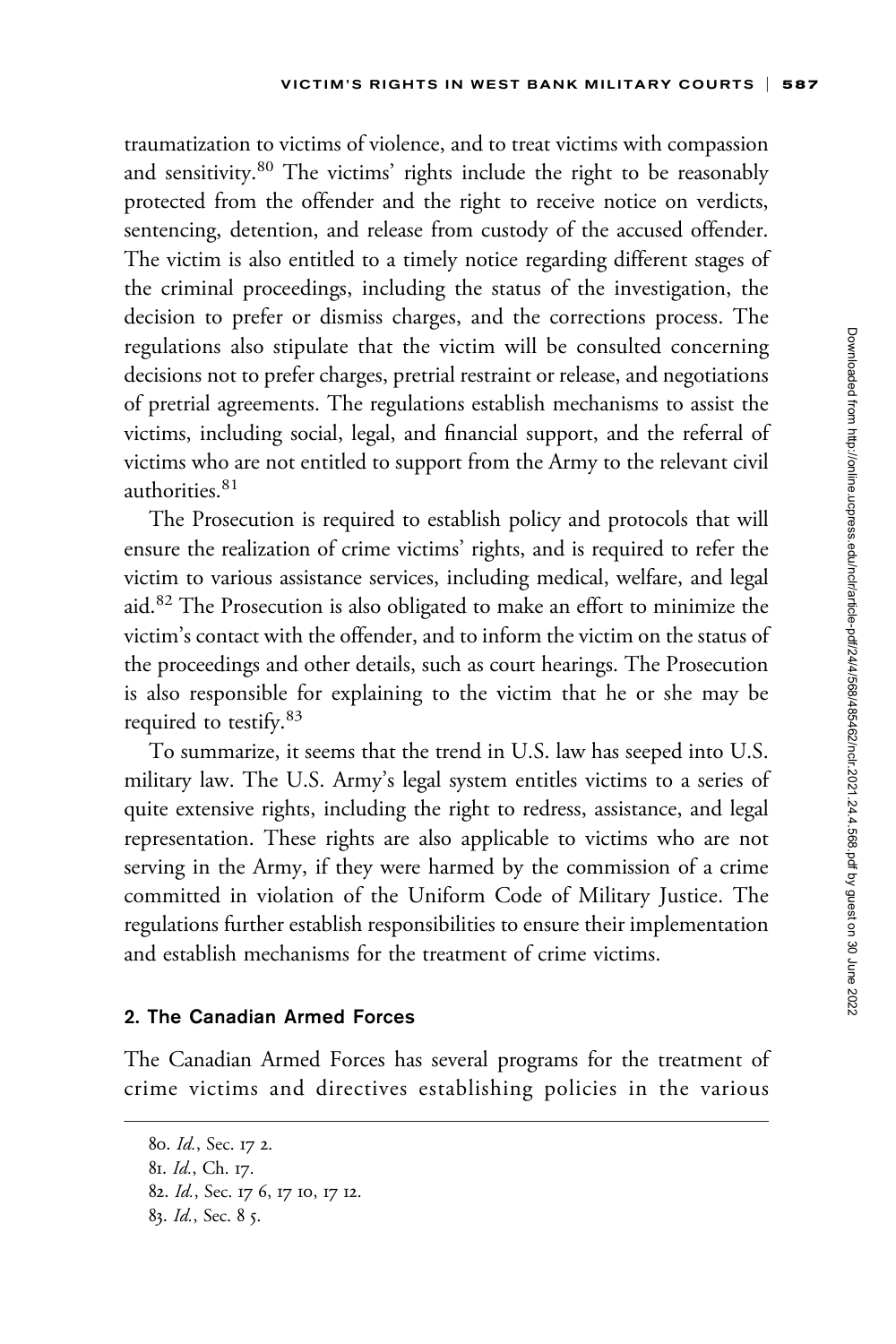departments operating in this field. For example, the Canadian Military Police operates an assistance program designed to help crime victims cope with the trauma and impact of the crime. The crime victims' rights include respectful and sensitive conduct toward the victim, notice of assistance services, contact with the Canadian Military Police, notice of the status of the proceedings, and protection from the accused offender.<sup>84</sup> In addition, there are obligating directives in place on various areas relating to crime victims. For example, Directive 004/2000, relating to sex crimes, requires the enforcement authorities to treat victims with sensitivity, inform them of the proceedings, be considerate of their status, and maximize their safety and comfort.<sup>85</sup>

The Canadian Military Prosecutions' Directive 7/1999, "Responding to Victims' Needs," defines the rights of crime victims. According to the Directive, a victim of crime is a person who has suffered harm, or physical or psychological injury, as a result of the committing of a crime. The Directive stipulates that victims of crimes will be afforded a meaningful role in the criminal proceedings, protected, treated with respect, and informed of their rights.<sup>86</sup> A central principle in the Directive relates to the broader inclusion of the victim in the proceedings, stating that they should be given a more significant role. The Directive also gives a special status to victims of sex crimes and violent crimes, stating that they should be treated with the utmost sensitivity.

The regulation of crime victims' rights in the Canadian Armed Forces originated, similarly to the U.S., in the extensive regulations on the matter in the Canadian justice system (as described in the previous subsection). The military justice systems in the U.S. and Canada, and the accompanying rules and provisions, show that the crime victim has a significant role in the military criminal proceedings. The crime victims' status in the military justice systems seems to derive from their status in the general justice systems of the respective countries.

\*\*\*

<sup>84.</sup> Department of National Defence and the Canadian Armed Forces, Report on Plans and Priorities 2015–16, [https://www.canada.ca/en/department-national-defence/corporate/](https://www.canada.ca/en/department-national-defence/corporate/reports-publications/plans-priorities/2015-16.html) [reports-publications/plans-priorities/](https://www.canada.ca/en/department-national-defence/corporate/reports-publications/plans-priorities/2015-16.html)2015-16.html.

<sup>85.</sup> Director of Military Prosecutions Policy Directive 004/00 (2000).

<sup>86.</sup> Director of Military Prosecutions Policy Directive 007/99 (1999).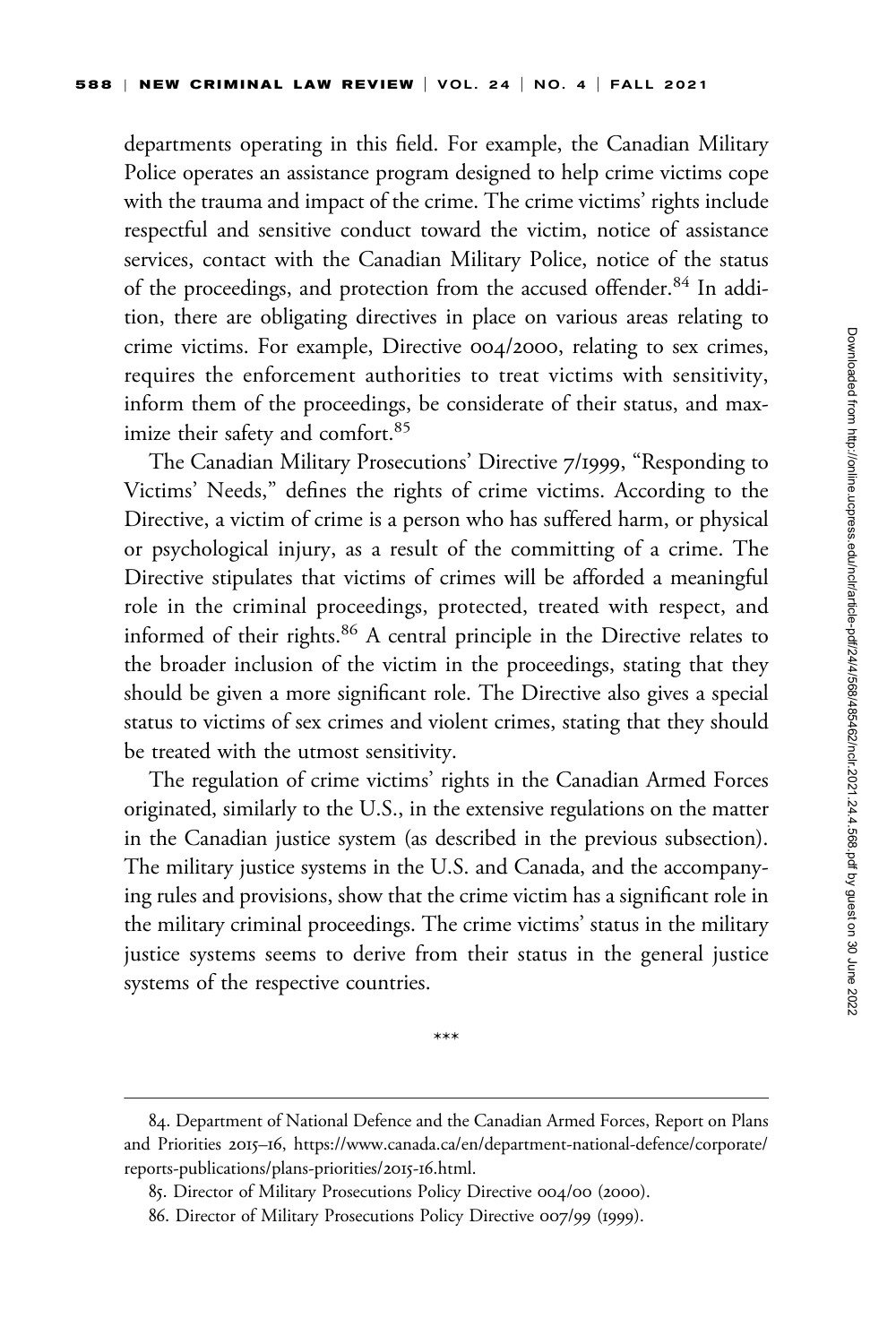In conclusion, the Reform in crime victims' rights in the Area did not happen in a void. It was influenced by both local processes and global trends relating to the improving of crime victims' rights, in the general justice system and in the military justice system. On this important matter of crime victims, the law in the Area did not remain indifferent to national and international processes that occurred in recent years. The Reform brought the status of crime victims of the Area closer to that of crime victims of Israel, which is a step in the right direction. However, there are some critiques to be made regarding the Amendment, its timing, validity, and scope. In the next section, we present these criticisms.

# IV. CRITICISM OF THE REFORM IN CRIME VICTIMS' RIGHTS IN THE AREA 1. Timing.

The first possible criticism on the Reform in crime victims' rights in the Area is its delayed timing in comparison to the Israeli legislation, specifically the Crime Victims' Rights Act of 2001 and the accompanying regulations. It took the authorities over eighteen years after the enactment of the Israeli Crime Victims' Rights Act to apply the rights to crime victims of the Area. During this period of time, thousands of offenders were adjudicated, many of them during highly insecure times (such as the Second Intifada), and thousands of crime victims did not have the right to express their voice.

A possible answer to this criticism is the argument that there have been prior attempts to award status to victims of terrorism in the military courts in the Area. However, these attempts were not successful for assorted reasons. Moreover, the Reform would have been difficult to implement, even if it had been enacted earlier, due to several highly insecure times, during which hundreds of trials—relating to tens of terror attacks, some involving tens of injured and casualties—were being conducted. In some years, applying the Reform and being in contact with hundreds of crime victims would have been nearly impossible for the Military Prosecution and the other relevant authorities.<sup>87</sup>

<sup>87.</sup> It should be stated that this answer, in itself, raises questions as to the ability of the authorities to implement the Reform in periods of unstable security, which may occur again in the Area.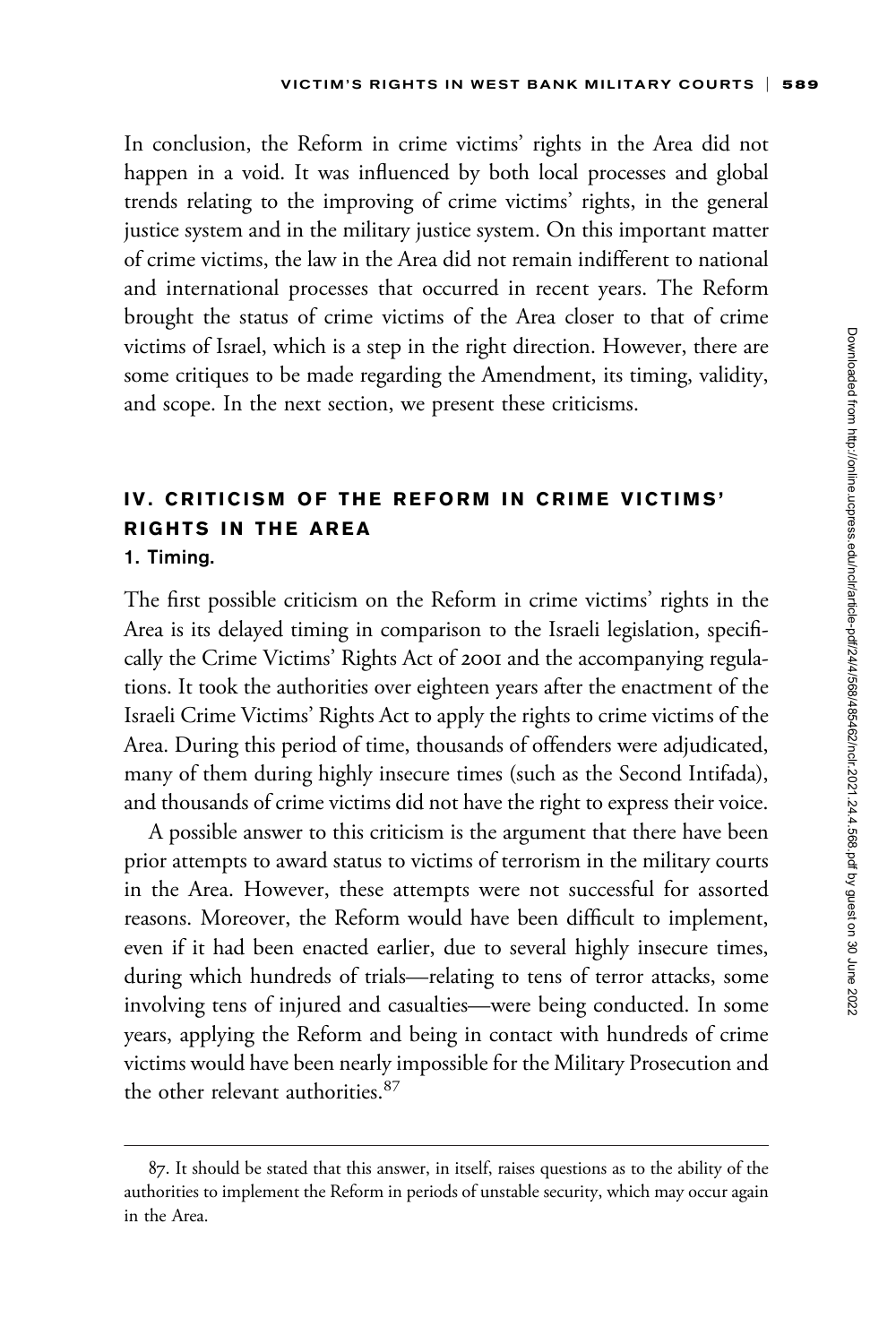#### 2. Parts of the Amendment came into effect at a delayed time.

The first criticism is amplified since significant parts of the regulation commenced were delayed until January 1, 2021. The new legislation stipulates that many of the provisions will come into force only three years after its enactment (and nearly twenty years after the reform in crime victims' rights in Israel). The rights that were set to commence at a delayed time include the victim's right to protection from the offender, the right to be informed of the criminal proceedings, the right of a victim of sex or violent crimes to receive notice on the detention of the offender, the right to voice an opinion on processes delays, the right to voice an opinion on plea bargains, among others.<sup>88</sup> According to this criticism, the reform is "too little, too late." Furthermore, the legislation focuses on crime victims' rights within the criminal justice process, and does not address additional social rights, possibly due to budgetary constraints.

A possible answer to this criticism would be that the authorities entrusted with implementing the Reform require time and resources to do so fully and effectively. Thus, the Amendment establishes the gradual manner in which the Reform will come into effect. In our opinion, this answer is not satisfying. It may be correct relating to the rights that consist of establishing new mechanisms. Yet, this does not explain why some rights that do not require significant additional resources, such as consulting the crime victim on plea bargains or delay of processes, were delayed.<sup>89</sup> Another answer could be that the Israeli Crime Victims' Rights Act also included a delayed commencement of rights, in order to enable a gradual implementation of the provisions. The Israeli Act similarly consisted of a threeyear delay, at the end of which the legislation was fully in force. Yet, one could argue that the two cannot be compared: in 2001, the Israeli Act was precedential and indeed required much resources and time to study the new area, whereas in the Area's case, the state authorities have already acquired nearly twenty years' worth of experience in this field. It seems as though the delay of some rights was unjustified.

<sup>88.</sup> Art. 186 to the Security Provisions Order.

<sup>89.</sup> This argument is supported by the fact that *de facto* the military prosecution already tends to inform victims of serious crimes on plea bargains, and the precedent of the Military Court of Appeals' policy is to make sure the crime victim is aware of the plea bargain before giving the sentence.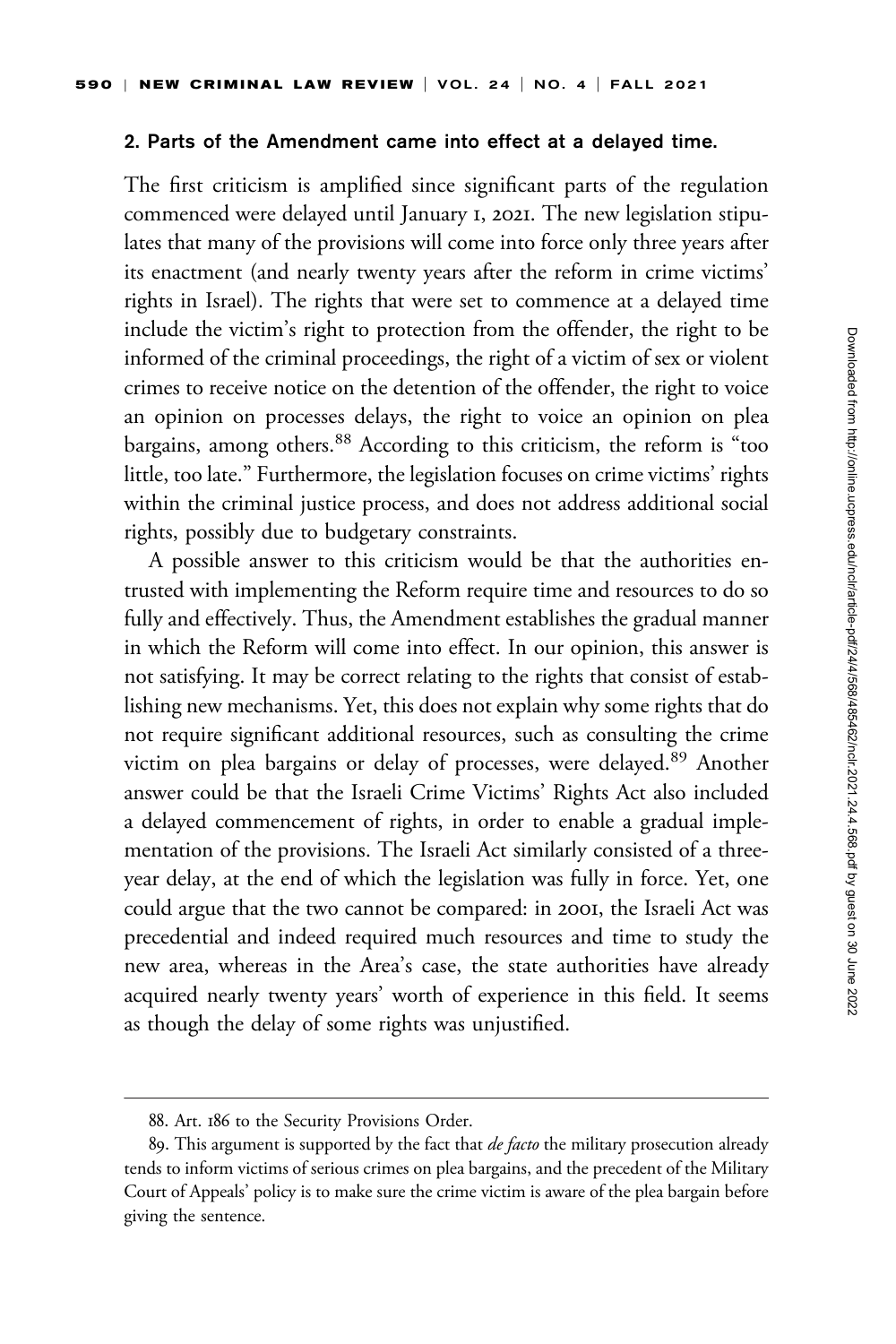#### 3. The new legislation is unclear.

Another criticism on the Amendment relates to its ambiguity. The main difficulty is with its validity. The Order is unclear as to whether it applies to Palestinian crime victims as well, or solely to Israelis who are victims of a crime committed by a defendant who is being prosecuted in the Area. Our opinion is that, although the Order is ambiguous, it applies to all crime victims in the Area, both Israelis and Palestinians. However, it is unclear whether the provisions are implementable relating to Palestinian crime victims. For instance, we are unsure that Palestinians would want to take part, as crime victims, in the proceedings in a military court. Moreover, it is unclear whether the relevant authorities, such as the Military Prosecution, will be able to uphold their responsibilities (e.g., making contact with the victim) toward a victim who lives in areas that are fully controlled by the Palestinian Authority.

# V. FUTURE DEVELOPMENTS IN CRIME VICTIMS' RIGHTS IN THE AREA

In the previous sections we described the reform in crime victims' rights in the Area. We portrayed the historical and intellectual background to the Reform. We then introduced several possible criticisms on the Reform and potential answers to these criticisms. In this section, we wish to present future developments relating to crime victims' rights in the Area. We believe that the reform in crime victims' rights in the Area is significant and important—also, that it should have been enacted sooner. Either way, it enables the expression of victims of terrorism in the Area and is based on the recognition of the victims' right to express their voice as part of their rights in the criminal process.<sup>90</sup> In light of the Reform, we wish to focus on several possible developments in crime victims' rights in the military courts in the Area. We will first describe the Reform's influence on the crime victims' status and their ability to present their interests to law enforcement authorities and the courts. We will then describe the increasing recognition

<sup>90.</sup> Leroy Lamborn, Victim Participation in the Criminal Justice Process: The Proposals for a Constitutional Amendment, 34 WAYNE L. REV. 125, 147 (1987/1988). Jonathan Doak, Victims' Rights in Criminal Trials: Prospects for Participation, 32 J.L. & SOC. 294 (2005).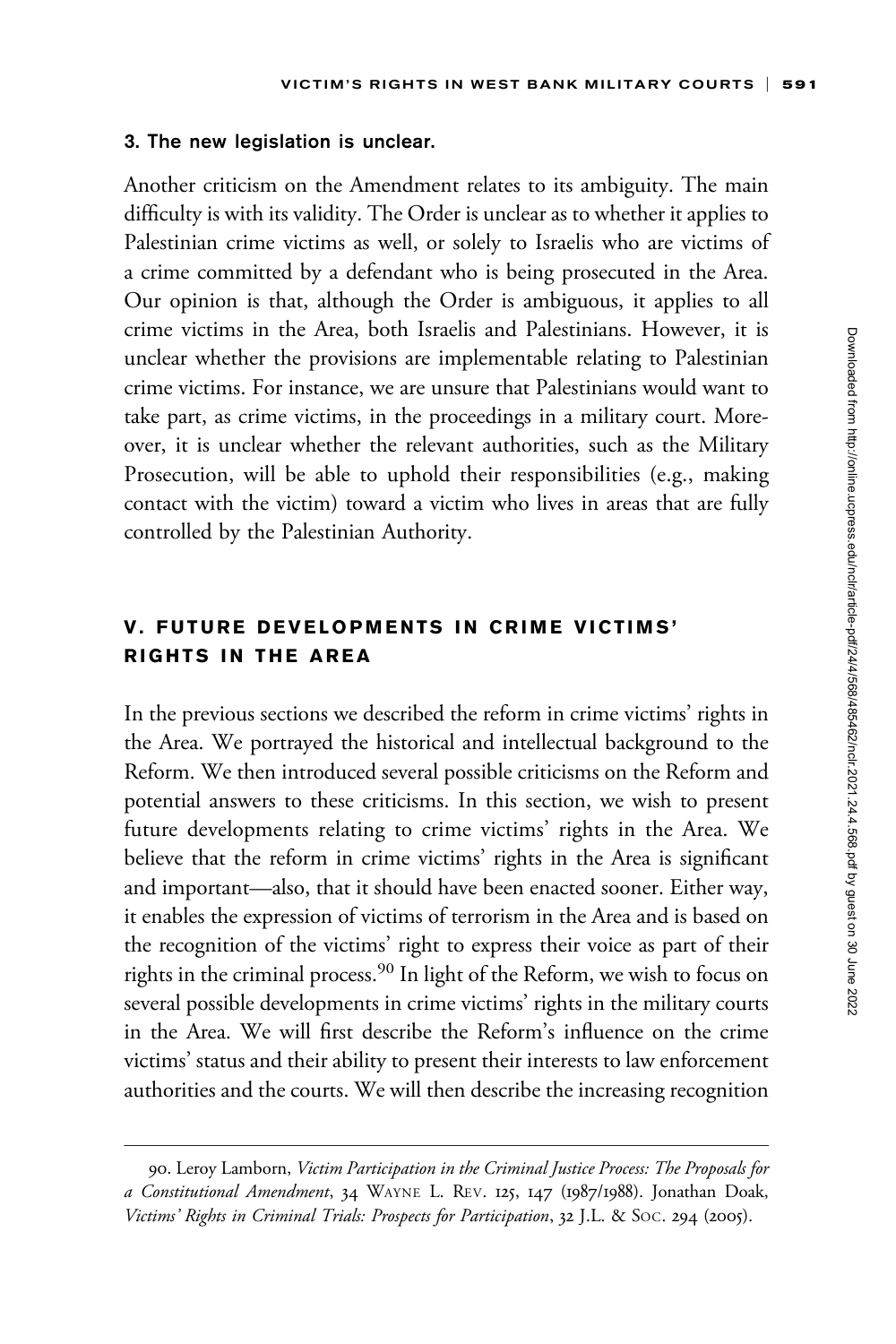of crime victims' rights through one of the central issues in the Area's caselaw—the compensation of crime victims in the Area.

In the past few years, there has been a growing involvement of crime victims in the military court proceedings in the Area. Crime victims, who in the past were nearly completely absent from the trials of their offenders or their loved ones' offenders, started attending the courts on a regular basis. We believe that this practice will continue to expand, due to three main factors (besides the Amendment). The first factor is the directives of the Military Prosecution, which obligate the Prosecution to notify the family of the victim when an accused is charged with manslaughter.  $91$ This Directive enables the crime victim's family to realize their rights as per the Order, including those rights that have yet to come into force. In practice, the Military Prosecution increased the types of cases in which it will inform the victim to cases of offenses that caused serious injuries (such as some terrorism, violent crimes, and sex crimes). As a result, many crime victims are informed of indictments and proceedings against their offenders, and choose to realize their right to appear in court, as well as express their opinion to the Prosecution and the Court.

The second factor expected to lead to an increase in the realization of crime victims' rights is the commencement of the provision awarding crime victims the right to be notified of the criminal process, starting January 2021.<sup>92</sup> This provision is expected to lead to the informing of many more crime victims about their cases. We assume that, as a result, more crime victims will choose to realize their rights in the criminal process.

The third factor has to do with lawyers specializing in representing crime victims in the military courts. There are a number of existing private legal organizations<sup>93</sup> active in this field, as well as several lawyers who provide representation services to victims of terrorism in military courts. These organizations contribute to crime victims' awareness of their rights, and decrease the reluctance of some crime victims to appear in court. The growing involvement of crime victims in the proceedings is reflected not

<sup>91.</sup> Military Prosecution Directives, Judea and Samaria Prosecution Directive 6.0108 on crime victims' rights in proceedings handled by the Military Prosecution.

<sup>92.</sup> Art. 186(7) to the Security Provisions Order.

<sup>93.</sup> The most prominent one being Honenu,<www.honenu.org.il> (last visited July 23, 2020).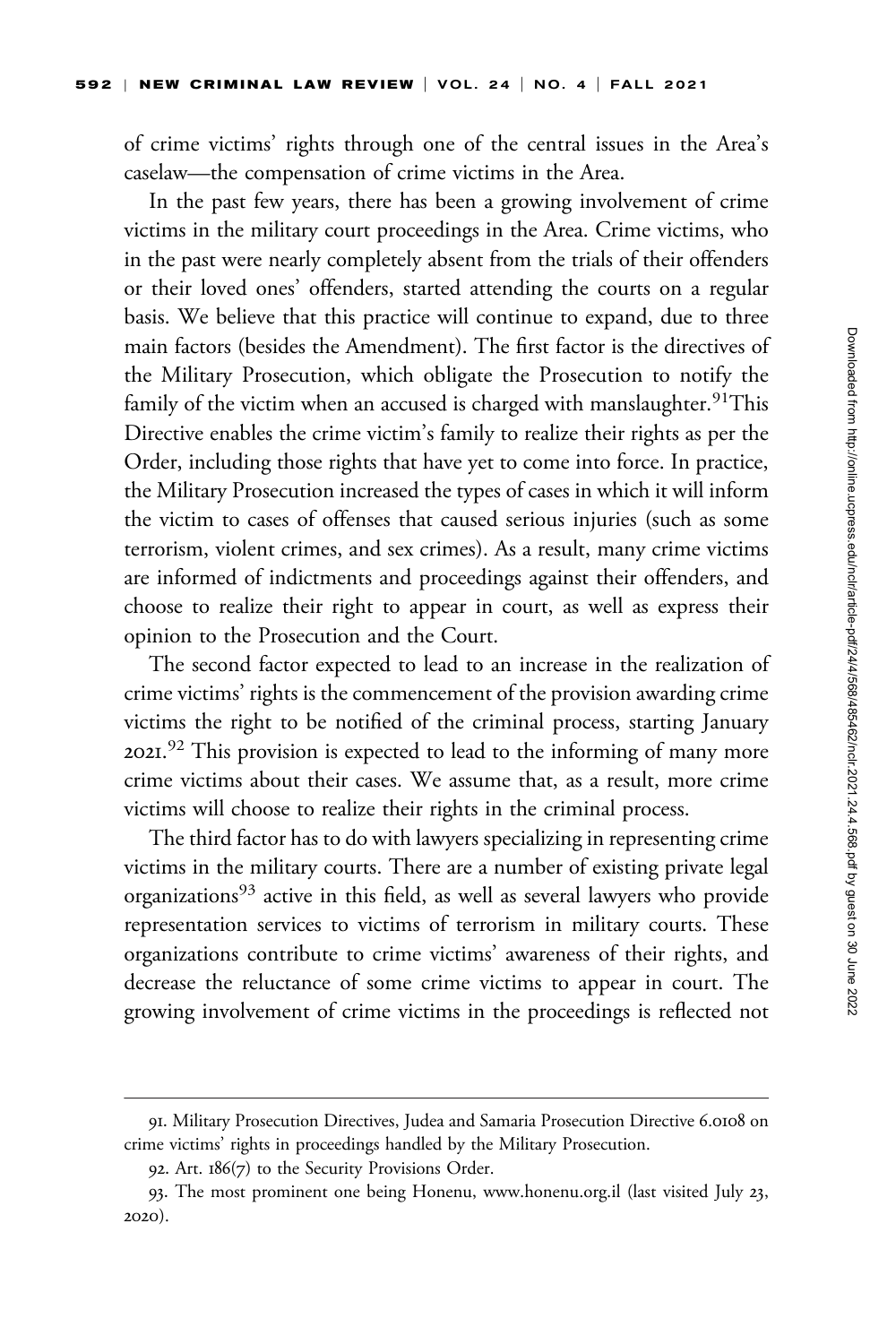only in their appearance in court, but also in their active participation in the proceedings.

Indeed, today, unlike in the past, it is not uncommon for victims of serious violent crimes to realize their right to express their opinion prior to the sentencing. The information passed on from the Prosecution, namely informing the victim of serious offenses on plea bargains, as well as the Court's policy to ensure that victims of serious violent or sex crimes have been notified of the plea bargain, have contributed to this phenomenon.<sup>94</sup> It is common that damage statements are submitted to court and serve as a central piece of evidence in the Court's decision on whether to award compensation to the crime victim, and to what extent.<sup>95</sup> This also reflects the active participation of the crime victim in the proceedings.

The Military Courts' practice to award compensation to crime victims in cases of property damage or bodily harm is another development in crime victims' rights. Lately, there is an increasing tendency to impose on defendants the compensation of the crime victim and his or her family.<sup>96</sup> It is safe to say that, following the enactment of the Reform, this trend will become even more common. An analysis of the judgements given in the Area in recent years points to an increase in the awarding of compensation, larger restitutions awarded to terrorism victims, and a growing acknowledgement in the crime victims' right to fair redress.<sup>97</sup>

<sup>94.</sup> Similar to the provision in Art.  $17(4)$  and  $17(5)$  to the Crime Victims' Rights Act, stipulating that in an indictment hearing regarding sex crimes or serious violence, involving a plea bargain, the court will make sure that the crime victims' rights have been protected, such as informing the victim of the details of the plea bargain. See, e.g., Case (Judea)  $5309/15$ (Isr.); Case (Judea) 4753/16 (Isr.); Case (Judea) 6811/16 (Isr.); Case (Judea) 9364/16 (Isr.); Case (Judea) 5814/17 (Isr.); Case (Judea) 6752/16 (Isr.); Case (Judea) 7313/1 (Isr.) (unpublished; on file with authors).

<sup>95.</sup> See, e.g., the sentence in Case (Judea) 10224/18 Military Prosecution v. H.G. (minor) (July 21, 2020, unpublished) (Isr.).

<sup>96.</sup> See, e.g., 1109/13 Plony v. Military Prosecution (published in Nevo Israeli Database) (Isr.); 4123/17 Military Prosecution v. Saadi Ali Saadi Abu Hamed (published in Nevo Israeli Database, Oct. 2, 2019) (Isr.); 1549/17 Military Prosecution v. Muhammad Hassin Muhammad Ataya (published in Nevo Israeli Database, Oct. 29, 2017) (Isr.).

<sup>97.</sup> This relates to the trend in the High Justice Court strengthening the status of crime victims in the criminal process. The High Justice Court has accentuated the need to award compensation to crime victims as part of the sentence, as part of the Court's obligation to aid the crime victims and ease their rehabilitation. See, e.g., 105/17 Zitoni v. the State of Israel (published in Nevo Israeli Database, Dec. 26, 2017) (Isr.).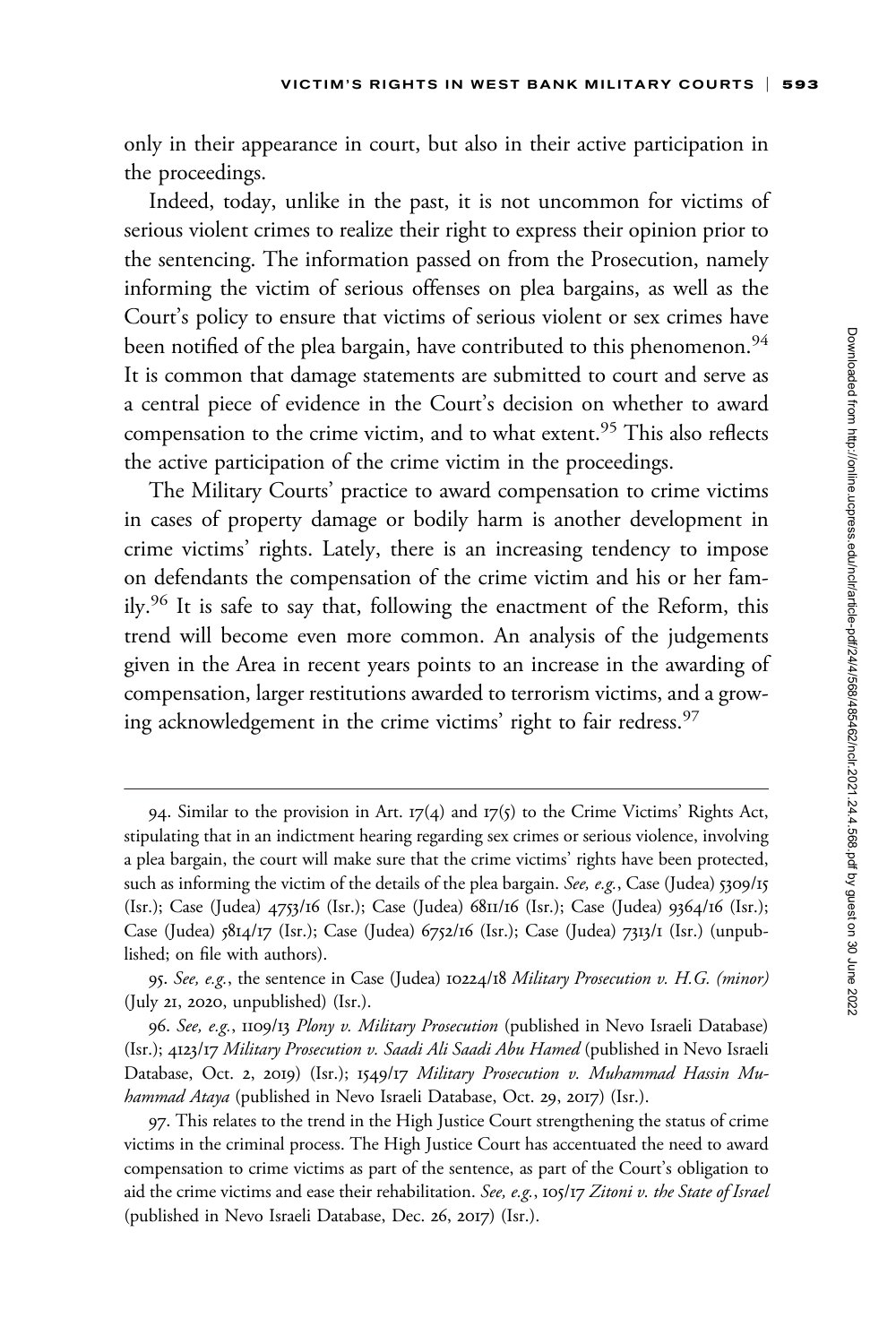One of the legal factors contributing to the increasing use of compensation in the Area is the Military Court of Appeals' interpretation of the difference between the law of the Area and the Israeli law relating to the maximum sum of compensation that can be awarded in criminal proceedings. On this matter, Article 182 in the Security Provisions Order (authorizing the awarding of compensation) differs from Article 77 in the Israeli Penal Code.<sup>98</sup> While Article 77 stipulates a maximum compensation of 258,000 NIS (approximately US \$80,000), Article 182 leaves this matter to the Court's discretion with no such limitation. Article 182 authorizes the Court to award compensation for the crime victim's damages in whole or in part. The Military Court of Appeals addressed the question of whether the difference in legislation stems from a non liquet or is the intent of the legislature. In the  $Abu$  Aliya case,<sup>99</sup> the Court decided on the latter. Thus, military courts are authorized to impose defendants with compensation in amounts that exceed the maximum stipulated by Israeli  $law<sup>100</sup>$ 

There are three main approaches to the purpose of the compensation, and thus to the sum of the compensation that should be awarded in the criminal process. According to the first approach, the compensation is meant to restore the victims' status as it was prior to the offense, eliminating the need to sue the offender in a civil suit. In accordance with this approach, restitution should be awarded as per the full extent of the damage. Consequently, there is no justification for limiting the sum awarded  $ex$ 

<sup>98.</sup> Art. 182 to the Security Provisions Order (consolidated version) (Judea and Samaria) (no. 1615) (2009).

<sup>99.</sup> Appeal 1137/13 Abu Aliya v. Military Prosecution (published in Nevo Israeli Database, Nov. 28, 2018) (Isr.). The Military Court of Appeals reasoned its conclusion via its interpretation of the difference in law, as stated above, as well as due to the requirement in the Area's law to allow the defendant and the victim to bring evidence regarding the damages before awarding compensation. In Appeal 1009+1005/19 Military Prosecution v. A.Z (minor) (Isr.) (unpublished, on file with authors), the Court expanded on the different historiclegislative background of the Area, relative to the Israeli law, considering the maximum amount of compensation that can be awarded. The Court reasoned that a purposive interpretation of the underlying principles of awarding compensation to crime victims justifies the awarding of redress suited to the victim's damages. The Court also argued that the unique security and legal situation in the Area supports the conclusion that the legislator had intentionally authorized the military courts to award unlimited compensation.

<sup>100.</sup> Abu Aliya, supra note 99.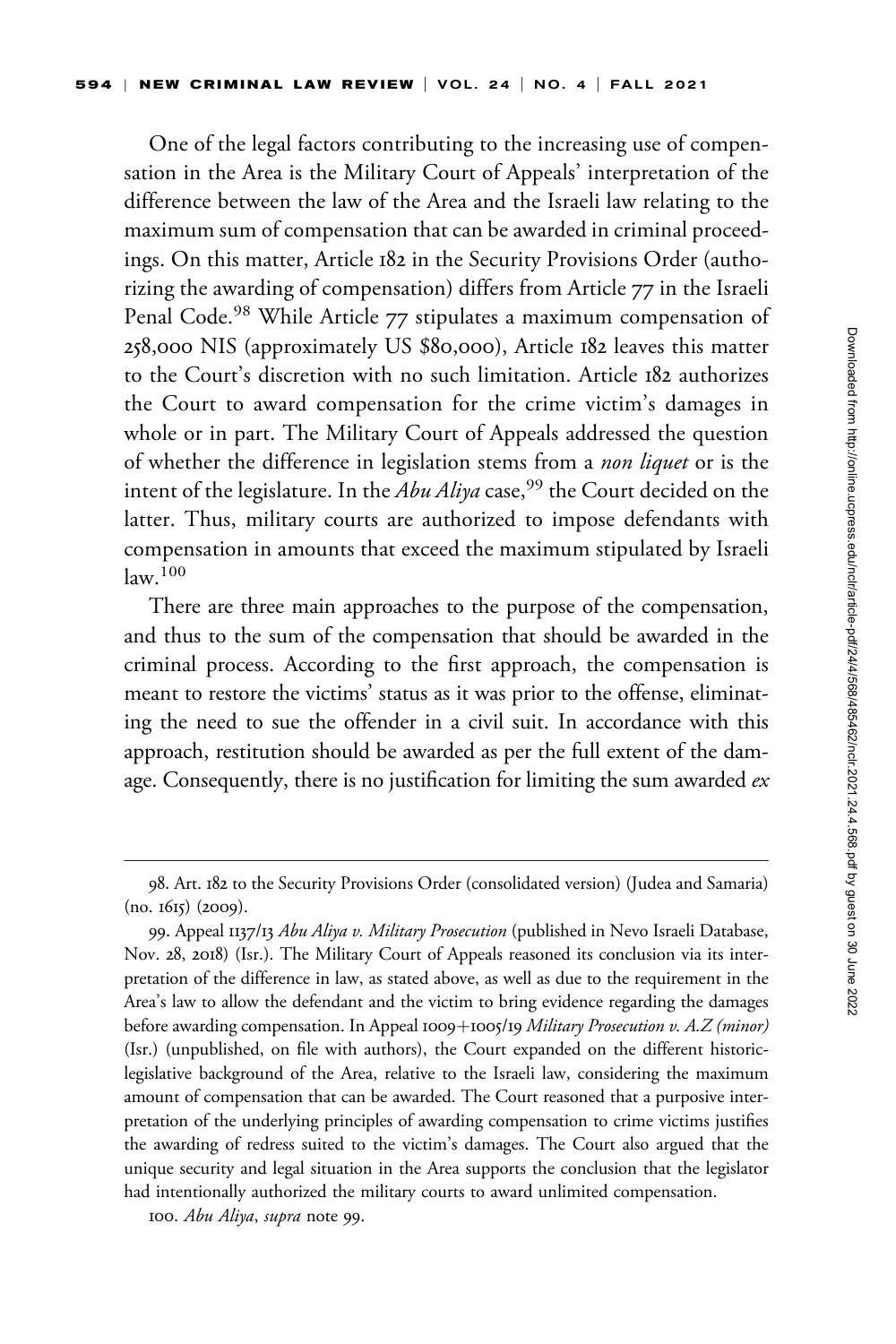*ante*, as the sum is in the amount of the damage caused to the crime victim, no matter how high.<sup>101</sup>

According to the second approach, the compensation is meant not only to restore the damage caused to the victim, but also to deter the offender, help him or her realize the consequences of their actions, and steer them onto the right path. Accordingly, the restitution supports the rehabilitation of both the victim and the offender. Thus, the amount awarded need not suit the actual damages.<sup>102</sup> In fact, awarding too high a compensation might reduce the offender's willingness to acknowledge the victim's suffering, interfere with his ability to sustain the restitution payments, and interfere with his rehabilitation.<sup>103</sup>

The Military Court of Appeals took a third approach, an intermediate model designed to balance the need for an effective judicial process with the need to compensate the victim. It is designed to award the crime victim a prompt redress, without attempting to account for the full extent of his or her damages, as so not to overly extend the criminal process, as well as to spare the need for an ongoing civil suit. The Court summarized this approach:

First, the military courts are authorized to charge the defendant with the payment of compensation in excess of the maximum stipulated by Israeli law. Second, it is the Legislator's order that the courts will do so if the damages are proven to exceed said maximum amount. Third, in light of the nature of the compensation, being a primary and partial one, due to the limited ways to prove it within the criminal process, and due to the practice of awarding redress through estimation, the compensation should be limited to the damages that have been proven to the Court through the existing evidence and without the need to conduct a complementary evidentiary hearing, even if this will not allow for the compensation of the victim's damages in full.<sup>104</sup>

103. See also Lucia Zender, Reparation and Retribution: Are they Reconcilable?, 57 MOD. L. REV. 229, 230 (1994); Andrew Ashworth, Punishment and compensation: Victims, offenders and the state, 6 OXFORD J. LEGAL STUD. 86 (1986); M. Ogden, Compensation Orders in Cases of Violence, CRIM. L. REV. 500 (1985).

104. Appeal 1009+1005/19, *supra* note 117. In England, for example, there is no limit to the amount of compensation awarded. See, e.g., Powers of Criminal Courts (Sentencing) Act 2000, c. 6, § 130(4) (Eng). This is also true in New Zealand, see Sentencing Act 2002,

<sup>101.</sup> Regarding the harm crime victims suffer, see Joanna Shapland & Matthew Hall, What Do We Know About the Effects of Crime on Victims?, 14 INT'L REV. VICTIMOLOGY 175, 178 (2007).

<sup>102.</sup> For a study on the importance of restitution to the rehabilitation of crime victims, see Miers, supra note 51.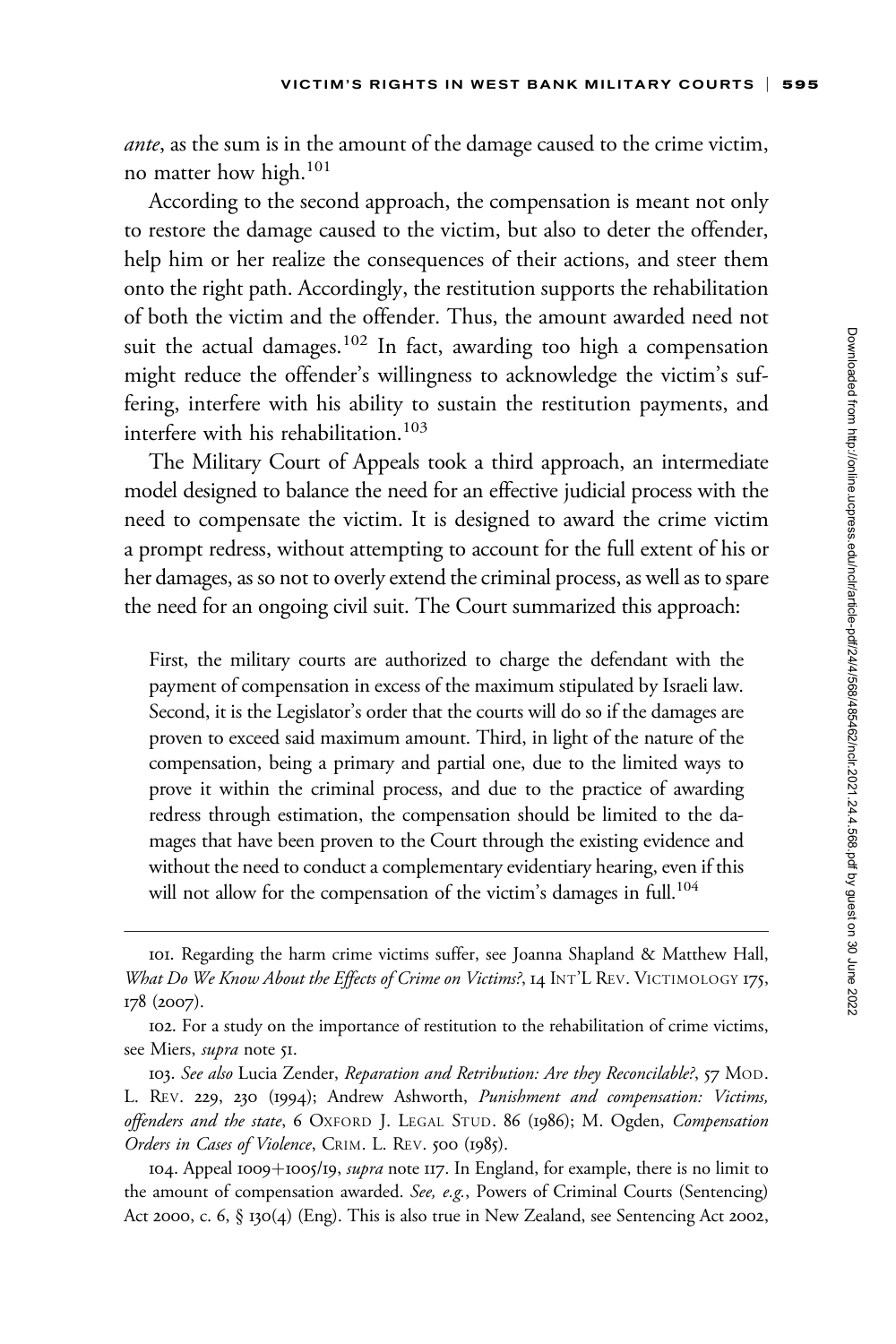This approach results in the awarding of restitution in higher sums than in Israel, but not in a way that fully compensated the victims of terrorism for their damages. We believe that this practice of awarding compensation will increase and strengthen following the reform in crime victims' rights in the Area.

One possible reservation of the effect of this practice on crime victims' rights in the Area relates to the unique limitations in the Area relative to the enforcement of the compensation. There are restrictions, unique to the Area, regarding crime victims' ability to realize the awarded restitutions.<sup>105</sup> In Israel, there are authorities dedicated to the implementation of judgements and the collection of compensation awarded to crime victims, but there are no such institutions in the Area.<sup>106</sup> In addition, the Israeli Execution Authorities lack jurisdiction in the Area, rendering the compensation unenforceable. Therefore, the unique legal reality in the Area also supports the ruling that a compensation exceeding the maximum sum stipulated in Israeli law can be awarded in the Area.<sup>107</sup>

To conclude this point, a central development that can impact the crime victims' status in the Area (other than the Reform) is the compensations awarded to them, considering the unique characteristics of the Area. Based on an analysis of the caselaw in this field, we think that the reform in crime

<sup>§§ 32-38</sup>A (N.Z.). See also, New ZEALAND LAW, COMMISSION, COMPENSATING CRIME VICTIMS (2010); ANDREW ASHWORTH, SENTENCING AND CRIMINAL JUSTICE, 341 (2015). In Canada, the compensation in a criminal process is awarded when the damages can be clarified. In some cases, compensation was awarded in the sum of hundreds of thousands of dollars, and more. See, e.g., R. v. Deen, (1998) 120 C.C.C. (3d) 482 (Can); R. v. Gaudet, (1998) 125 C.C.C. (3d) 17 (Can.).

<sup>105.</sup> In addition to the limitations on receiving compensation through a civil suit, as there is no practical manner in which tort claims can be filed in the Area.

<sup>106.</sup> Article 1(6) to the Center for Collection of Fines, Fees and Expenses Act (1995).

<sup>107.</sup> We should state that, unlike in Israeli courts, the ways to prove damages in the military courts are not set in legislation. The Area's caselaw allows the submission of victim impact statements (similar to the Crime Victims' Rights Act), the victim's testimony in the argumentation of punishment, and the request of compensation as per the court's discretion. In addition, the Military Court of Appeals ruled that the payment to the victim can be encouraged by charging the defendant with a fine accompanied by a lengthy imprisonment, while Article  $182(4)$  to the Security Provisions Order stipulates that any payment by the defendant will be prioritized to the compensation awarded to the victim. The Court's reason for this decision was the unique situation in the Area, making it extremely difficult to enforce the payment of compensation. See Abu Aliya, supra note 99.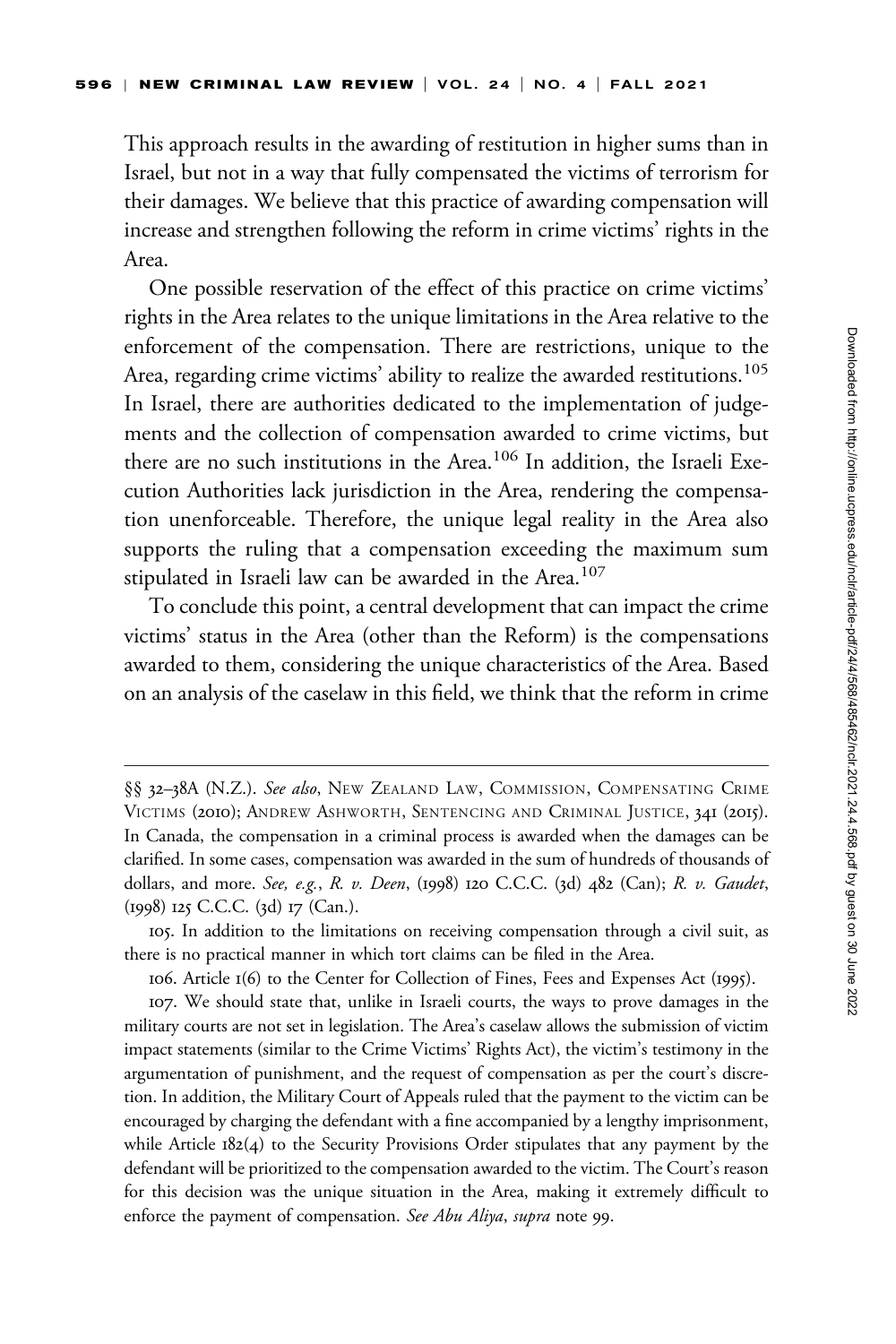victims' rights in the Area will strengthen this practice and make it even more common.

### VI. SUGGESTIONS FOR IMPROVING CRIME VICTIMS' RIGHTS IN THE AREA

In the previous section, we discussed the future developments in terrorism victims' rights in the Area. We described a dominant trend in the Area, consisting of the increasing use of awarding compensation, enlarging the sum of restitution awarded to victims of terrorism, and the growing acknowledgement in the rights of crime victims to a fair redress. However, there are still some legal and operative difficulties regarding victims of terrorism in the Area. In this section, we wish to make some suggestions that can further enhance the status of crime victims in the Area. These are preliminary suggestions and in no way exhaustive. These suggestions are not the only actions that are needed and should be taken to better the status of crime victims in the Area.

### 1. Establish a Center for Collection of Compensation for victims of terrorism in the Area.

As mentioned, a central development in the rights of crime victims in the Area has to do with the compensation they are awarded. In recent years, it has become more common for military courts to award restitution to crime victims, and in higher amounts. This is induced by the strengthening of crime victims' rights in Israel and in the Western World, and due to the growing acknowledgement of the crime victims' right to fair redress. In some cases, victims were awarded very high restitutions. Yet, without effective enforcement mechanisms in the Area, these restitutions are often unrealized.

The main reason is the difficulty in implementing judgements relating to offenders (mainly terrorists) for security reasons. The current situation, in which crime victims are awarded redress that they cannot claim, undermines the purpose of imposing the payment of compensation on defendants. The fact that, in many cases, the Court's judgement is not implementable is damaging both to the crime victim as well as to the public's perception of the weight and importance of the Court's rulings.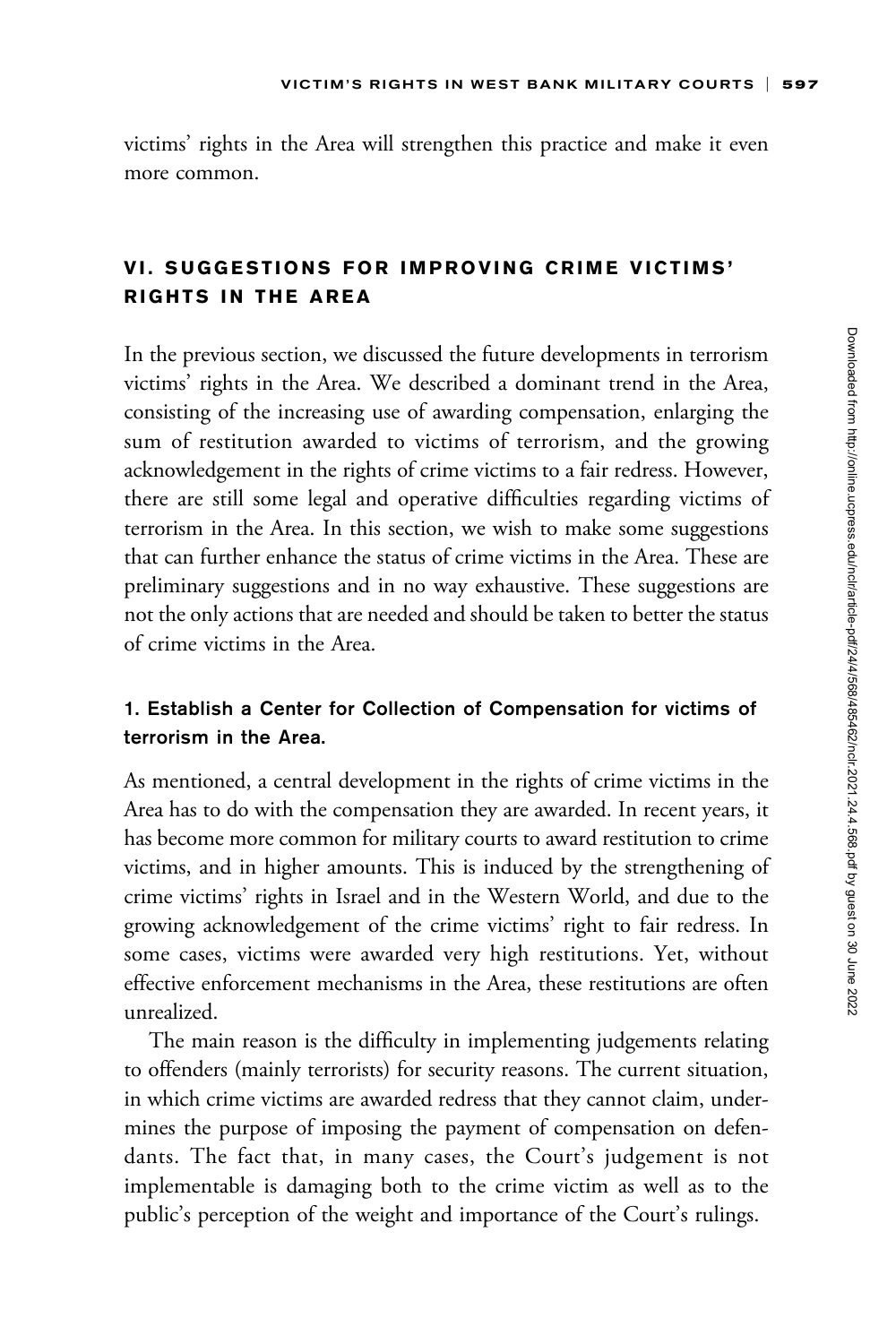Considering this reality, we believe that an institution designated to collect compensations and fees should be established in the Area. This institution should be authorized to take certain actions in order to collect the fees, including foreclosures and the seizure of property. This institution should also be authorized to request that the Military Court appoint a receiver for the debtor's property, as well as to submit additional requests to the court. In this manner, the mechanism for collecting compensation as stipulated by Israeli law would equally apply to crime victims of the Area.

### 2. Establish a designated compensation trust for victims of terrorism in the Area.

Due to the practical difficulty in collecting restitution from offenders who live in areas where the military rule is restricted, and the danger it may encompass, a possible alternative way to improve the status of crime victims in the Area is to establish a designated trust that would directly compensate the crime victim if it was impossible to collect from the offender.<sup>108</sup> This trust would have a separate budgetary source from the State Treasury. The trust could even be funded by the "terrorism money" often foreclosed in the Area. The trust would be authorized to take certain actions relating to the relevant authorities in order to compensate victims of terrorism. For example, the Trust would pay terrorism victims the compensation awarded to them and attempt to collect reimbursement from the debtors.

#### 3. Authorize centers to provide legal aid to crime victims in the Area.

An additional suggestion that can help better crime victims' rights in the Area, unrelated to the issue of compensation, is the establishment of Legal Aid Centers for crime victims. The Legal Aid Center would also be allowed to perform other roles relating to crime victims' rights, for example: pointing out deficiencies and suggesting solutions; increasing the awareness of crime victims to their rights; providing professional counsel and guidance to various institutions regarding crime victims and their needs; distributing handouts and pamphlets to the relevant authorities; improving the flow of information from the Prosecution to the crime victim; and more.

Some of the crime victims who participate in the military criminal proceedings are represented by private lawyers or private organizations. A

<sup>108.</sup> Similar to the U.S Victims of State Sponsored Terrorism Fund; see supra note 47.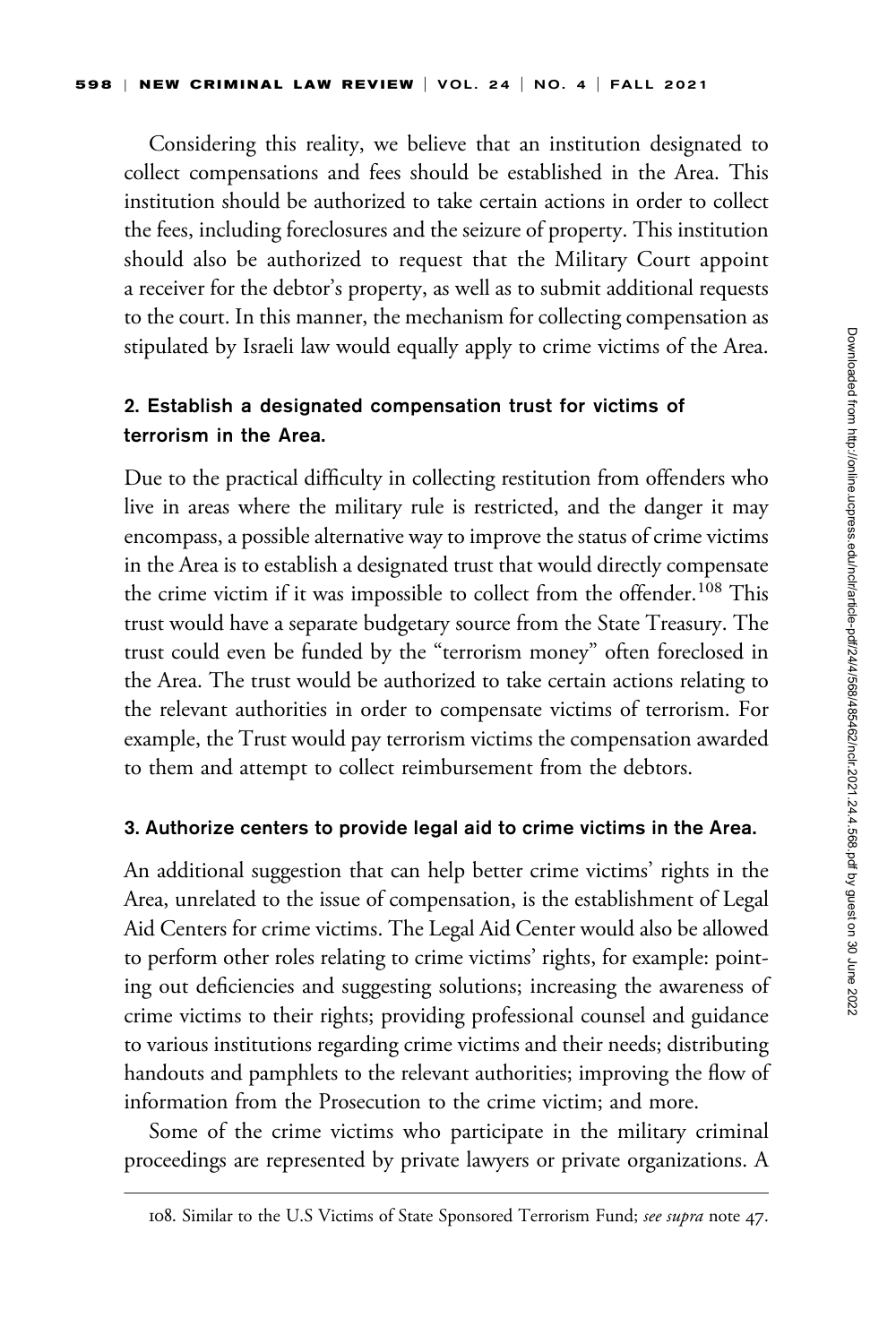Legal Aid Center is already operating in the Area and was established specifically for victims of serious violent offenses (mainly manslaughter). The aid provided by the Center includes escorting the victim to court hearings and explaining proceedings as needed; aiding the victim with his or her impact statement; helping the victim form an opinion on plea bargains, and providing "representation" for the victim before the Prosecution; and notifying the victim's family of the process, explaining how to access the online system in order to see the progression of the criminal process, information on inmate release, pardons, etc. Giving the Legal Aid Center more authority in the Area will be beneficial to the crime victims, both financially and by ensuring that they are represented by someone who has expertise in this field.

To summarize, the status of crime victims in the Area is different than that of the crime victims in Israel—the difficulty in enforcing the payment of compensation, the fear for human life in implementing the judgements, and more. Our suggestions are not perfect. Indeed, they raise some difficulties and concerns. Yet, we believe that they are necessary considering the reality in the Area. As a society, we are obligated to attempt to improve crime victims' rights as much as possible, in Israel and in the Area. Needless to say, in an ideal judicial system, the rulings and judgements are implemented without fail. However, we cannot overlook the unique characteristics and environment in which the military courts operate.

\*\*\*

#### SUMMARY

In 2018, a new Reform came into effect, granting, for the first time in the Area, statutory rights to victims of terrorism whose offenders are being prosecuted in the military courts. The new Order applied an extensive part of the Israeli Crime Victims' Rights Act (2001) in the Area. The Reform allows thousands of crime victims whose offenders are prosecuted in military courts in the Area (often regarding very serious offenses) to voice their opinions and present their interests.

This article described the expansive historical background that led to the reform in crime victims' rights in the Area. This Reform was preceded by attempts of the Judiciary, Legislative, and Executive branches—all of